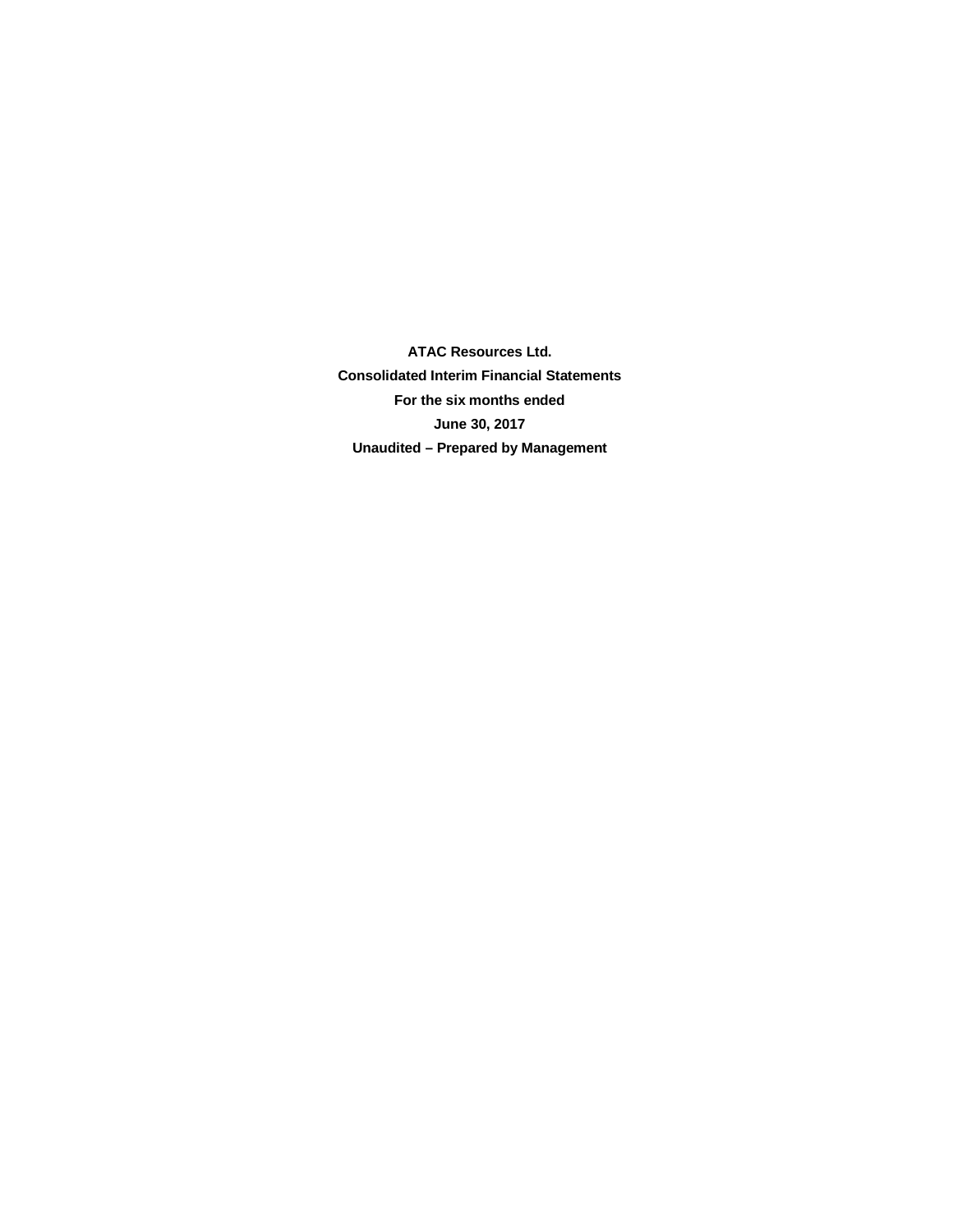ATAC Resources Ltd. #1016 – 510 West Hastings Street Vancouver, British Columbia V6B 1L8

August 9, 2017

To the Shareholders of ATAC Resources Ltd.

The attached consolidated interim financial statements have been prepared by the management of ATAC Resources Ltd. and have not been reviewed by the auditor of the Company.

Yours truly,

Graham Downs Chief Executive Officer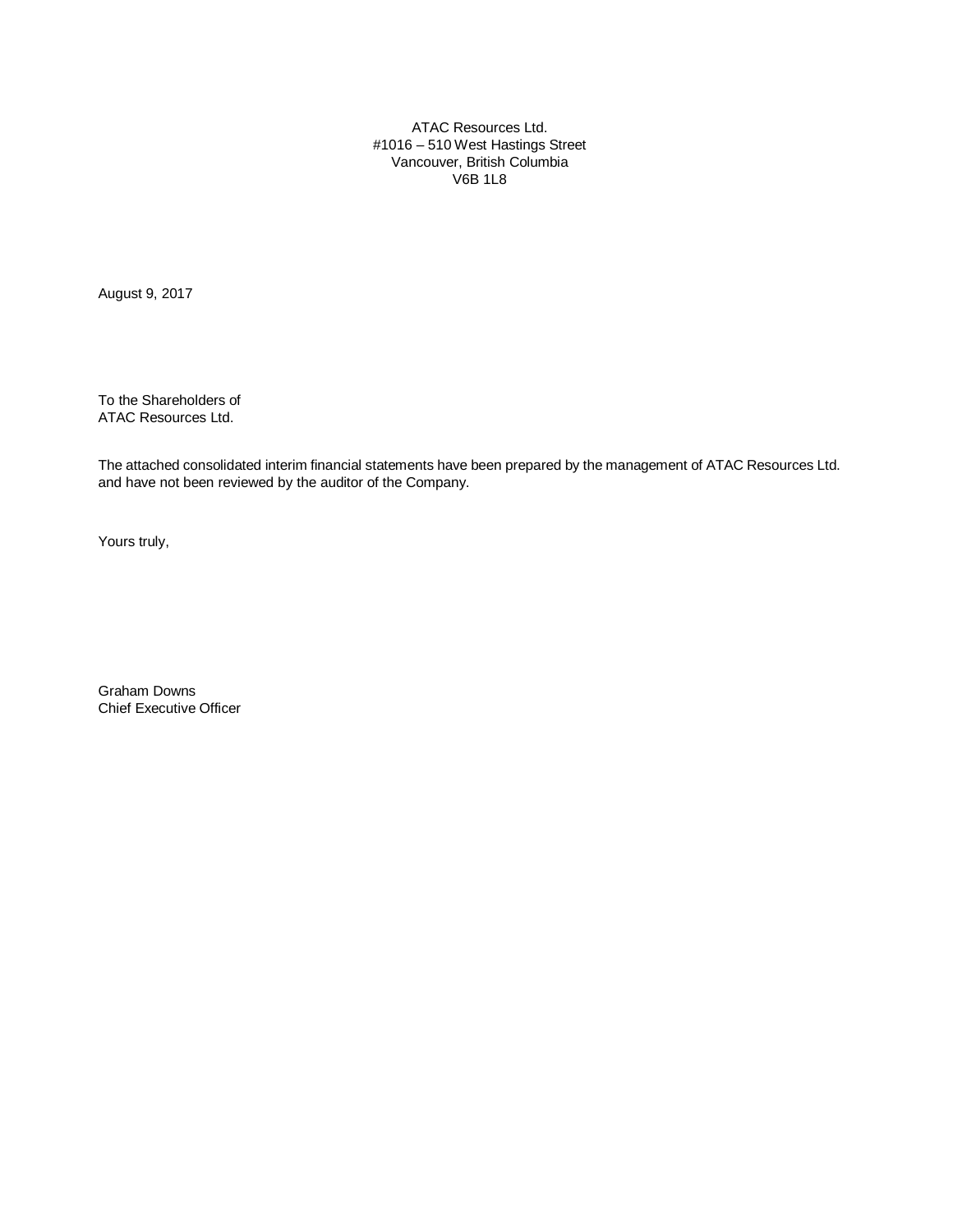### **Consolidated Interim Statements of Financial Position**

**Unaudited – Prepared by Management**

|                                            |             | <b>June 30,</b><br>2017 | December 31,<br>2016 |
|--------------------------------------------|-------------|-------------------------|----------------------|
|                                            | <b>Note</b> | \$                      | \$                   |
| <b>Assets</b>                              |             |                         |                      |
| <b>Current assets</b>                      |             |                         |                      |
| Cash and cash equivalents                  | 3           | 20,285,674              | 14,628,414           |
| Receivables and prepayments                | 4,5         | 886,628                 | 74,365               |
| Marketable securities                      | 6           | 2,148,328               | 1,469,165            |
|                                            |             | 23,320,630              | 16,171,944           |
| <b>Non-current assets</b>                  |             |                         |                      |
| Marketable securities                      | 6           | $\mathbf{1}$            | 1                    |
| Prepaid exploration expenditures           |             | 128,628                 | 5,670                |
| Mineral property interests                 | 8           | 99,653,680              | 96,985,836           |
| Reclamation deposit                        | 9           | 121,022                 |                      |
|                                            |             | 99,903,331              | 96,991,507           |
| <b>Total assets</b>                        |             | 123,223,961             | 113,163,451          |
|                                            |             |                         |                      |
| Liabilities and shareholders' equity       |             |                         |                      |
| <b>Current liabilities</b>                 |             |                         |                      |
| Accounts payable and accrued liabilities   |             | 400,586                 | 103,521              |
| Accounts payable to related parties        | 12          | 1,306,028               | 105,144              |
| Flow-through share premium liability       |             |                         | 31,395               |
|                                            |             | 1,706,614               | 240,060              |
| <b>Non-current liabilities</b>             |             |                         |                      |
| Deferred income tax liability              | 13          | 13,323,962              | 12,722,993           |
| <b>Total liabilities</b>                   |             | 15,030,576              | 12,963,053           |
|                                            |             |                         |                      |
| <b>Shareholders' equity</b>                |             |                         |                      |
| Share capital                              | 10          | 124,360,552             | 116,011,508          |
| Contributed surplus                        | 10          | 4,840,552               | 4,853,086            |
| Deficit                                    |             | (21,007,719)            | (20,664,196)         |
| <b>Total shareholders' equity</b>          |             | 108,193,385             | 100,200,398          |
| Total liabilities and shareholders' equity |             | 123,223,961             | 113,163,451          |
|                                            |             |                         |                      |
| Nature of operations and going concern     | 1           |                         |                      |
| <b>Commitments</b>                         | 16          |                         |                      |
|                                            |             |                         |                      |
|                                            |             |                         |                      |
|                                            |             |                         |                      |

## **Approved on behalf of the Board of Directors on August 9, 2017:**

| "Bruce J. Kenway" | <b>Director</b> | "Glenn R. Yeadon" | <b>Director</b> |
|-------------------|-----------------|-------------------|-----------------|
|                   |                 |                   |                 |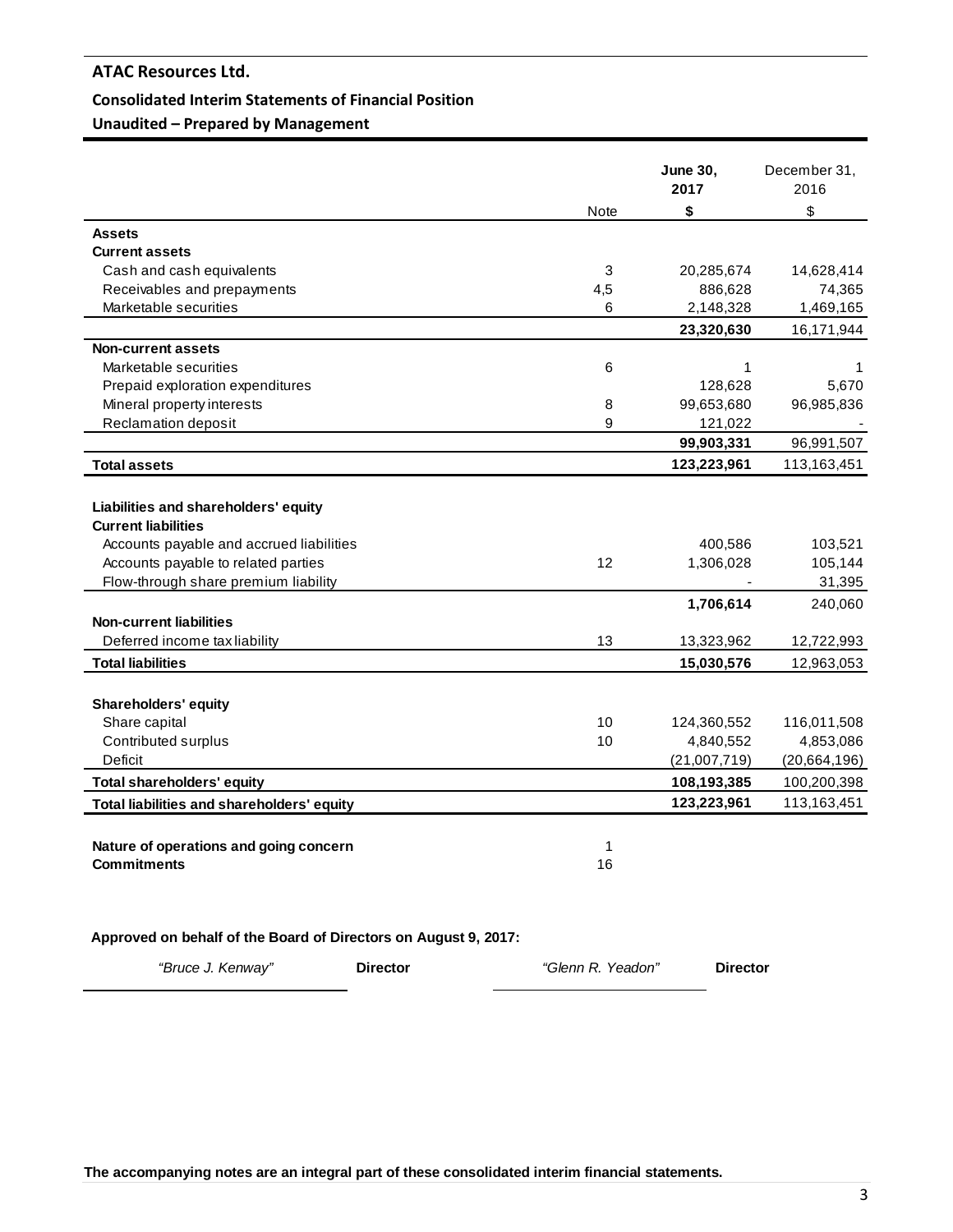# **Consolidated Interim Statements of Changes in Shareholders' Equity**

# **Unaudited – Prepared by Management**

**For the six months ended June 30, 2017 and June 30, 2016**

|                                            | <b>Number</b><br>of shares<br># | <b>Share</b><br>capital<br>\$ | <b>Contributed</b><br>surplus<br>\$ | <b>Deficit</b><br>\$   | <b>Total</b><br>shareholders'<br>equity<br>\$ |
|--------------------------------------------|---------------------------------|-------------------------------|-------------------------------------|------------------------|-----------------------------------------------|
| January 1, 2016                            | 117,794,577                     | 113,055,372                   | 15,609,330                          | (31,326,966)           | 97,337,736                                    |
| Share-based payments                       |                                 |                               | 292,834                             |                        | 292,834                                       |
| Re-allocated on expiry of options          |                                 |                               | (6,987,325)                         | 6,987,325              |                                               |
| Re-allocated on cancellation of options    |                                 |                               | (4,338,600)                         | 4,338,600              |                                               |
| Private placement shares issued            | 5,000,000                       | 3,250,000                     |                                     |                        | 3,250,000                                     |
| Premium on flow-through shares issued      |                                 | (150,000)                     |                                     |                        | (150,000)                                     |
| Share issue costs                          |                                 | (160, 617)                    |                                     |                        | (160, 617)                                    |
| Loss and comprehensive loss for the period |                                 |                               |                                     | (702, 406)             | (702, 406)                                    |
| June 30, 2016                              | 122,794,577                     | 115,994,755                   | 4,576,239                           | (20, 703, 447)         | 99,867,547                                    |
|                                            |                                 |                               |                                     |                        |                                               |
| January 1, 2017                            | 122,822,077                     | 116,011,508                   | 4,853,086                           | (20,664,196)           | 100,200,398                                   |
| Share-based payments                       |                                 |                               | 52,763                              |                        | 52,763                                        |
| Exercise of options                        | 75,000                          | 23,250                        |                                     |                        | 23,250                                        |
| Re-allocated on exercise of options        |                                 | 14,172                        | (14, 172)                           |                        |                                               |
| Re-allocated on cancellation of options    |                                 |                               | (51, 125)                           | 51,125                 |                                               |
| Private placement shares issued            | 16,684,800                      | 8,342,400                     |                                     |                        | 8,342,400                                     |
| Share issue costs                          |                                 | (30, 778)                     |                                     |                        | (30, 778)                                     |
| Loss and comprehensive loss for the period |                                 |                               |                                     | (394, 648)             | (394, 648)                                    |
| June 30, 2017                              | 139,581,877                     | 124,360,552                   |                                     | 4,840,552 (21,007,719) | 108,193,385                                   |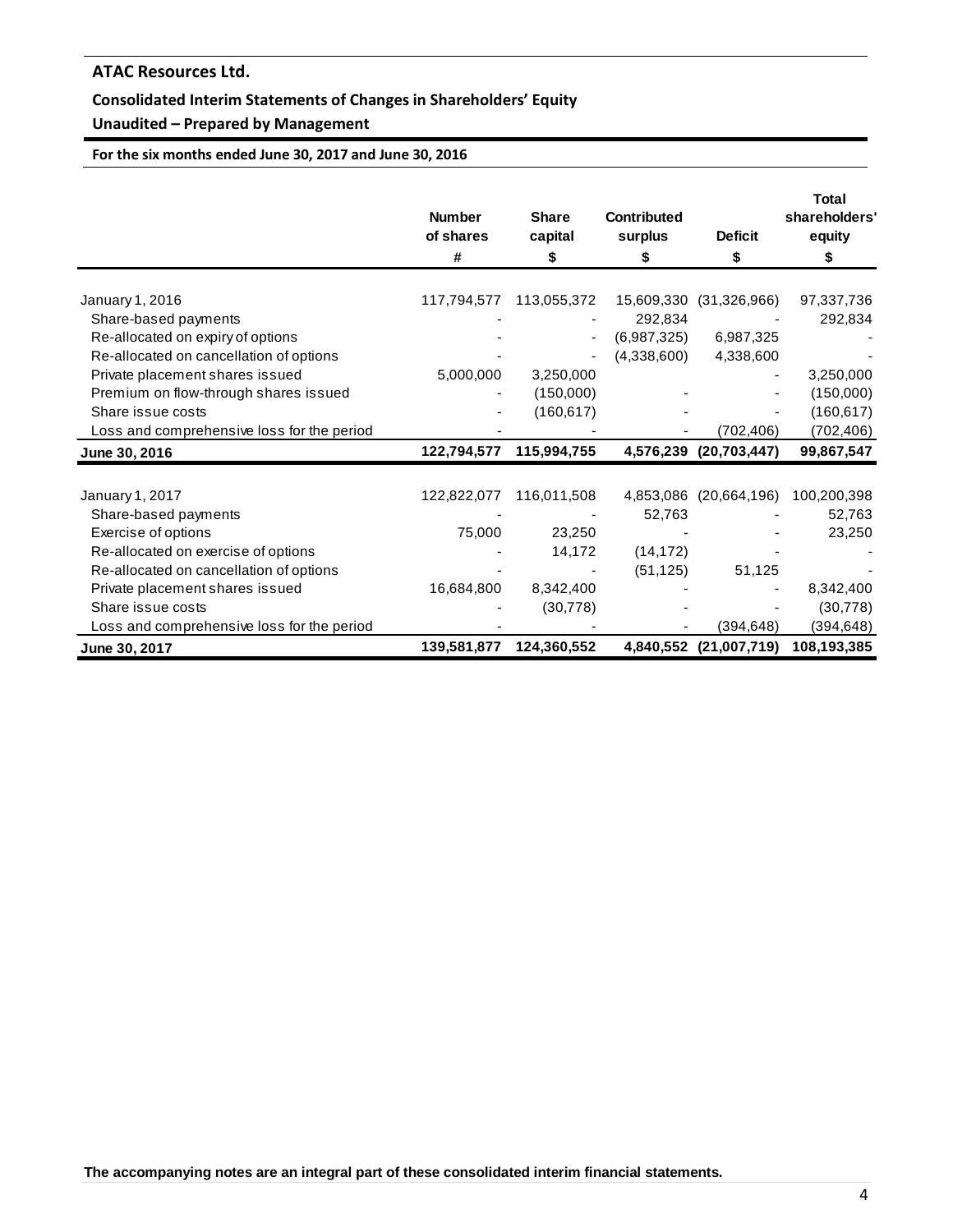# **Consolidated Interim Statements of Loss and Comprehensive Loss**

# **Unaudited – Prepared by Management**

 **For the three and six months ended June 30,** 

|                                                                           |      | Three months ended      |                  | Six months ended        |                  |
|---------------------------------------------------------------------------|------|-------------------------|------------------|-------------------------|------------------|
|                                                                           |      | <b>June 30,</b><br>2017 | June 30,<br>2016 | <b>June 30,</b><br>2017 | June 30,<br>2016 |
|                                                                           | Note | \$                      | \$               |                         | \$               |
| <b>Expenses</b>                                                           |      |                         |                  |                         |                  |
| Accounting, audit and legal                                               | 12   | 87,051                  | 23,243           | 108,344                 | 50,653           |
| Consulting fees                                                           | 12   | 13,500                  | 10,500           | 24,000                  | 21,000           |
| Flow-through taxes                                                        | 16   | 798                     |                  | 1,072                   |                  |
| General administrative expenses                                           |      | 32,784                  | 30,799           | 56,391                  | 47,330           |
| Insurance                                                                 |      | 11,077                  | 11,004           | 22,155                  | 22,008           |
| Investor relations and shareholder                                        |      |                         |                  |                         |                  |
| information                                                               |      | 63,784                  | 21,146           | 100,155                 | 48,372           |
| Management, administration and corporate                                  |      |                         |                  |                         |                  |
| development fees                                                          | 12   | 46,662                  | 112,994          | 93,311                  | 217,421          |
| Office rent                                                               | 12   | 10,500                  | 10,500           | 21,000                  | 21,000           |
| Property examination costs                                                | 12   | 145                     | 255              | 145                     | 255              |
| Salaries and benefits                                                     | 12   | 56,092                  |                  | 116,366                 |                  |
| Share-based payments                                                      | 10   | 7,273                   | 243,086          | 52,763                  | 292,834          |
| Transfer agent and filing fees                                            |      | 5,740                   | 5,836            | 10,472                  | 10,758           |
| Loss from operating expenses                                              |      | (335, 406)              | (469, 363)       | (606, 174)              | (731, 631)       |
| Project management fees                                                   | 5    | 31,306                  |                  | 31,306                  |                  |
| Interest income                                                           |      | 48,279                  | 36,064           | 81,445                  | 75,583           |
| (Loss) gain on marketable securities                                      | 6    | (27, 396)               | 32,565           | 679,163                 | 51,187           |
| (Loss) income for the period before income                                |      | (283, 217)              | (400, 734)       | 185,740                 | (604, 861)       |
| taxes                                                                     |      |                         |                  |                         |                  |
| Deferred income tax expense                                               | 13   | (103, 498)              | (140, 105)       | (580, 388)              | (97, 545)        |
| Loss and comprehensive loss for the period                                |      | (386, 715)              | (540, 839)       | (394, 648)              | (702, 406)       |
| Loss per share<br>Weighted average number of common<br>shares outstanding |      |                         |                  |                         |                  |
| - basic #                                                                 | 11   | 128,417,010             | 121,127,910      | 125,619,544             | 119,461,244      |
| - diluted #                                                               | 11   | 128,417,010             | 121,127,910      | 125,619,544             | 119,461,244      |
|                                                                           |      |                         |                  |                         |                  |
| Basic loss per share \$                                                   | 11   | (0.00)                  | (0.00)           | (0.00)                  | (0.01)           |
| Diluted loss per share \$                                                 | 11   | (0.00)                  | (0.00)           | (0.00)                  | (0.01)           |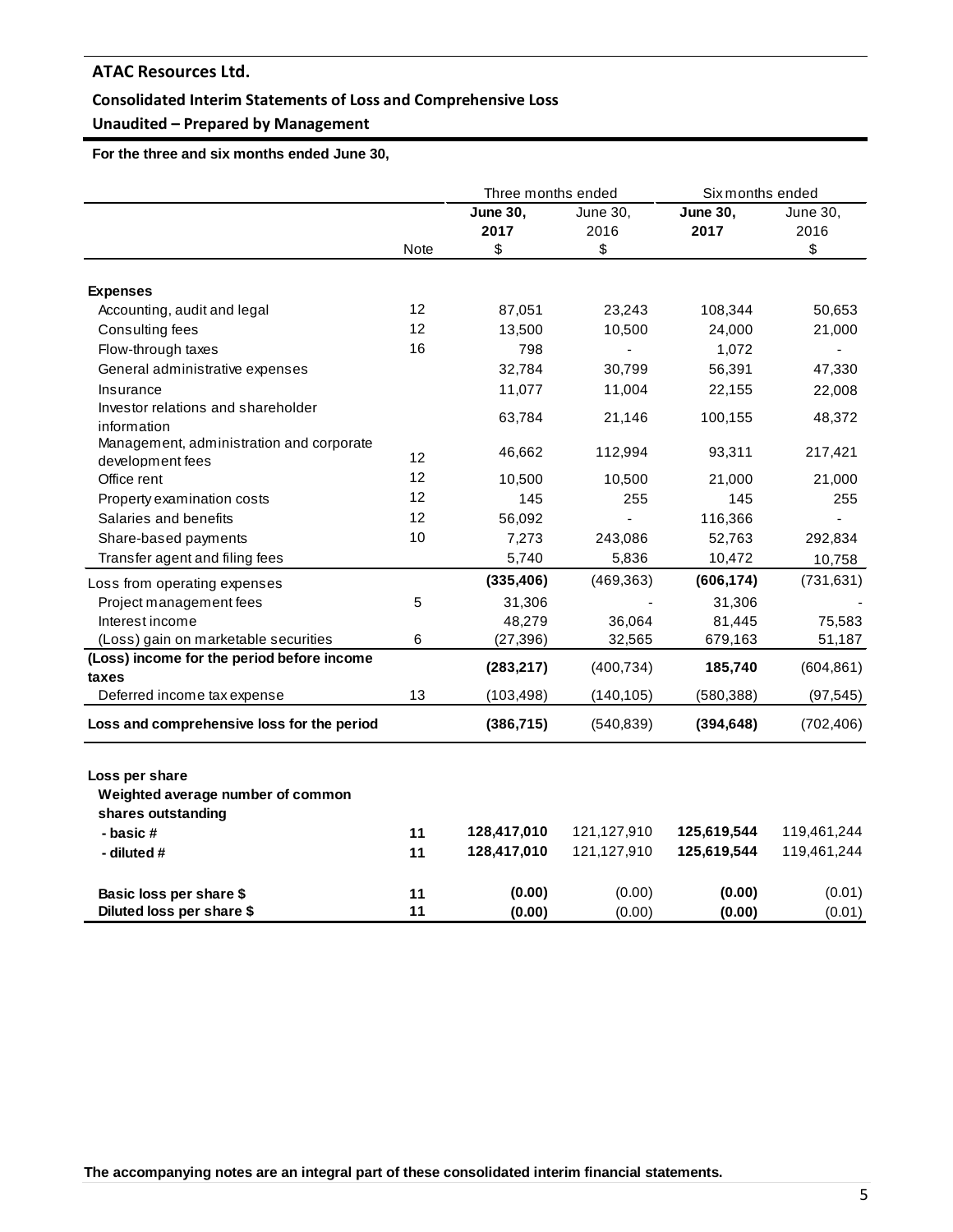## **Consolidated Interim Statements of Cash Flows**

# **Unaudited – Prepared by Management**

| For the six months ended June 30,                |             | 2017          | 2016       |
|--------------------------------------------------|-------------|---------------|------------|
|                                                  | <b>Note</b> | \$            | \$         |
|                                                  |             |               |            |
| <b>Operating activities</b>                      |             |               |            |
| Loss and comprehensive loss for the period       |             | (394, 648)    | (702, 406) |
| Adjustments for:                                 |             |               |            |
| Share-based payments                             |             | 52,763        | 292,834    |
| Gain on marketable securities                    |             | (679, 163)    | (51, 187)  |
| Interest income                                  |             | (81, 445)     | (75, 583)  |
| Deferred income tax expense                      |             | 580,388       | 97,545     |
| Net change in non-cash working capital items     | 14          | (780, 317)    | (13, 171)  |
|                                                  |             | (1,302,422)   | (451, 968) |
|                                                  |             |               |            |
| <b>Financing activities</b>                      |             |               |            |
| Issue of common shares for cash                  |             | 8,365,650     | 3,250,000  |
| Share issue costs                                |             | (41, 592)     | (210, 550) |
|                                                  |             | 8,324,058     | 3,039,450  |
| <b>Investing activities</b>                      |             |               |            |
| Interest received                                |             | 81,445        | 75,583     |
| <b>Reclamation deposits</b>                      |             | (121, 022)    |            |
| Yukon mining exploration grant received          |             | 6,143         |            |
| Mineral property acquisition costs               |             | (99, 835)     | (160, 406) |
| Prepaid exploration expenditures                 |             | (122, 955)    | (22, 336)  |
| Deferred exploration and evaluation expenditures |             | (1, 108, 152) | (882, 522) |
|                                                  |             | (1,364,376)   | (989,681)  |
| Increase in cash and cash equivalents            |             | 5,657,260     | 1,597,801  |
| Cash and cash equivalents, beginning of period   |             | 14,628,414    | 15,938,120 |
| Cash and cash equivalents, end of period         |             | 20,285,674    | 17,535,921 |

**Supplemental cash flow information** 14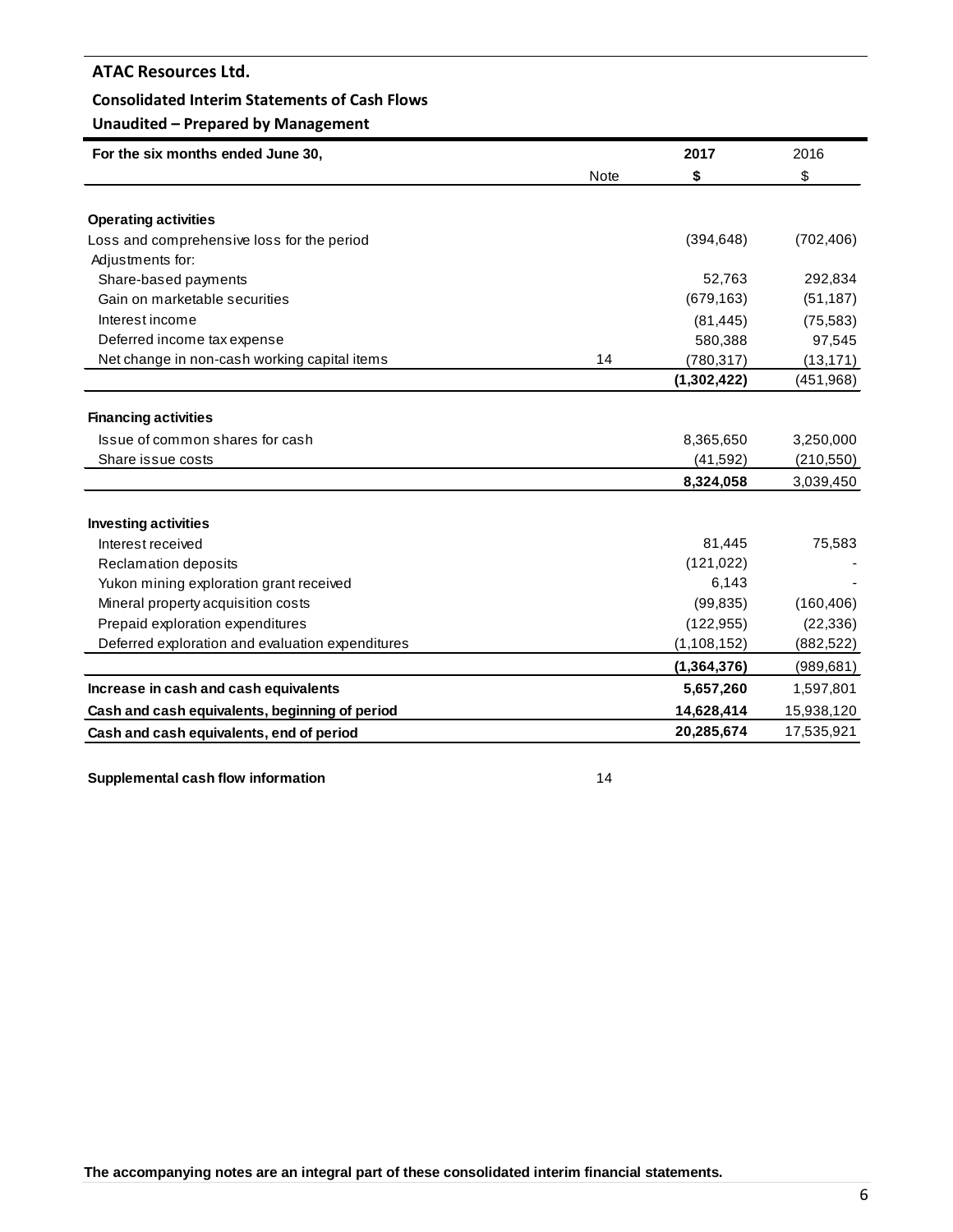# **ATAC Resources Ltd. Notes to the Consolidated Interim Financial Statements Unaudited – Prepared by Management**

**For the six months ended June 30, 2017 and June 30, 2016**

### **1. Nature of operations and going concern**

ATAC Resources Ltd. (the "Company" or "ATAC") was incorporated under the laws of the Province of British Columbia, Canada. The Company's head office is located at 1016 - 510 West Hastings Street, Vancouver, British Columbia, Canada, V6B 1L8. Its records office is located at 1710 - 1177 West Hastings Street, Vancouver, British Columbia, Canada, V6E 2L3. Its main business activity is the acquisition, exploration and evaluation of mineral property interests located in Canada. These consolidated interim financial statements ("financial statements") of the Company as at June 30, 2017 and December 31, 2016 and for the six months ended June 30, 2017 and 2016 comprise the Company and its subsidiaries. Its common shares trade on the TSX Venture Exchange ("TSX-V").

The Company is in the process of exploring its mineral property interests and has not yet determined whether they contain mineral reserves that are economically recoverable. The Company's continuing operations and the underlying value and recoverability of the amounts shown for mineral property interests are entirely dependent upon the existence of economically recoverable mineral reserves, the ability of the Company to obtain the necessary financing to complete the exploration and development of the mineral property interests, obtaining the necessary permits to mine, and on future profitable production or proceeds from the disposition of the mineral property interests.

These financial statements are prepared on the basis that the Company will continue as a going concern, which assumes that the Company will be able to continue in operation for the foreseeable future and will be able to realize its assets and discharge its liabilities and commitments in the normal course of operations. As an exploration stage company, the Company does not have revenues and historically has recurring operating losses. As at June 30, 2017, the Company had working capital of \$21,614,016 (December 31, 2016 - \$15,931,884) and shareholders' equity of \$108,193,385 (December 31, 2016 - \$100,200,398). Management has assessed that this working capital is sufficient for the Company to continue as a going concern beyond one year. If the going concern assumption were not appropriate for these financial statements, it could be necessary to restate the Company's assets and liabilities on a liquidation basis.

### **2. Significant accounting policies**

## **(a) Basis of presentation**

These financial statements have been prepared in conformity with International Accounting Standard ("IAS") 34, Interim Financial Reporting, using the same accounting policies as detailed in the Company's annual audited consolidated financial statements for the year ended December 31, 2016, and do not include all the information required for full annual financial statements in accordance with International Financial Reporting Standards ("IFRS"), as issued by the International Accounting Standards Board ("IASB") and interpretations of the International Financial Reporting Interpretations Committee ("IFRIC"). It is suggested that the financial statements be read in conjunction with the annual audited financial statements.

These financial statements have been prepared on an historical cost basis, except for financial instruments which are classified as fair value through profit or loss ("FVTPL"). In addition, these financial statements have been prepared using the accrual basis of accounting, except for cash flow information.

The accounting policies used are those the Company expects to adopt in its consolidated financial statements for the year ended December 31, 2017, and have been applied consistently to all periods presented by the Company and its subsidiaries.

All amounts on the financial statements are presented in Canadian dollars which is the functional currency of the Company and its subsidiaries.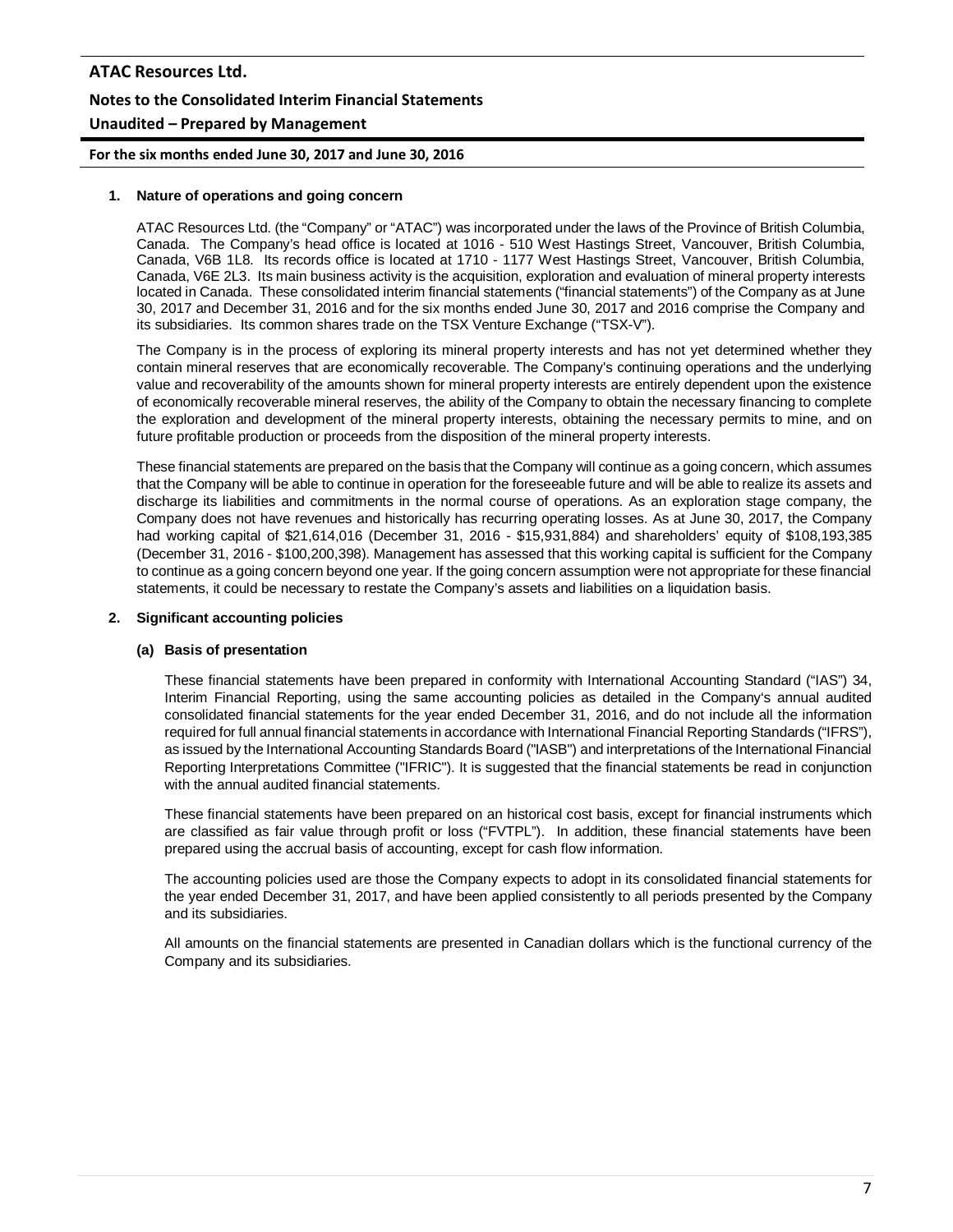## **Notes to the Consolidated Interim Financial Statements**

## **Unaudited – Prepared by Management**

**For the six months ended June 30, 2017 and June 30, 2016**

### **2. Significant accounting policies** (continued)

### **(b) Standards issued but not yet effective**

Certain pronouncements have been issued by the IASB or IFRIC that are effective for accounting periods beginning on or after January 1, 2018. Many of these updates are not applicable or consequential to the Company and have been excluded from the discussion below.

*Tentatively effective for annual periods beginning on or after January 1, 2018*

### • New standard IFRS 9 *Financial Instruments*

IFRS 9 adds new requirements for impairment of financial assets and makes changes to the classification and measurement of financial instruments. When complete, IFRS 9 will replace IAS 39 *Financial Instruments: Recognition and Measurement*

The Company has initially assessed that there will be no material reporting changes as a result of adopting the new standard, however, there may be enhanced disclosure requirements.

## **3. Cash and cash equivalents**

Cash and cash equivalents consists of the following:

|                                  | <b>June 30,</b> | December 31, |
|----------------------------------|-----------------|--------------|
|                                  | 2017            | 2016         |
|                                  | S               |              |
| Bank and broker balances         | 1,872,091       | 2,691,927    |
| Cashable investment certificates | 18,413,583      | 11,936,487   |
|                                  | 20,285,674      | 14,628,414   |

## **4. Receivables and prepayments**

Receivables and prepayments consists of the following:

|                                            | December 31,<br><b>June 30,</b><br>2017<br>2016 |        |
|--------------------------------------------|-------------------------------------------------|--------|
|                                            |                                                 |        |
|                                            | S                                               | S      |
| Sales tax recoverable                      | 117,322                                         | 21,152 |
| Prepaid expenses                           | 76,099                                          | 47,069 |
| JVEI property receivables (note 5)         | 693,207                                         |        |
| Yukon mineral exploration grant receivable |                                                 | 6,144  |
|                                            | 886,628                                         | 74.365 |

## **5. JVEI property receivables**

On April 7, 2017, the Company executed a joint venture earn-in agreement ("JVEI") with Barrick Gold Corporation ("Barrick") (see note 8(a)(i). Under the JVEI, the Company was appointed project operator and receives a management fee equal to 5% of exploration expenditures, not to exceed \$100,000 in any given year. Barrick has committed to a \$5,000,000 expenditure program for the 2017 exploration year.

The Company has opened a JVEI bank account to receive cash advances from Barrick to pay for the exploration amounts as incurred. As at June 30, 2017, a balance of \$4,957,635 was held in trust on behalf of Barrick and is not reflected on the statement of financial position as cash of the Company. As at June 30, 2017, the Company is owed \$693,207 related to the JVEI property expenditures, of which \$31,306 are management fees earned during the period ended June 30, 2017 and reflected as income on the statement of loss.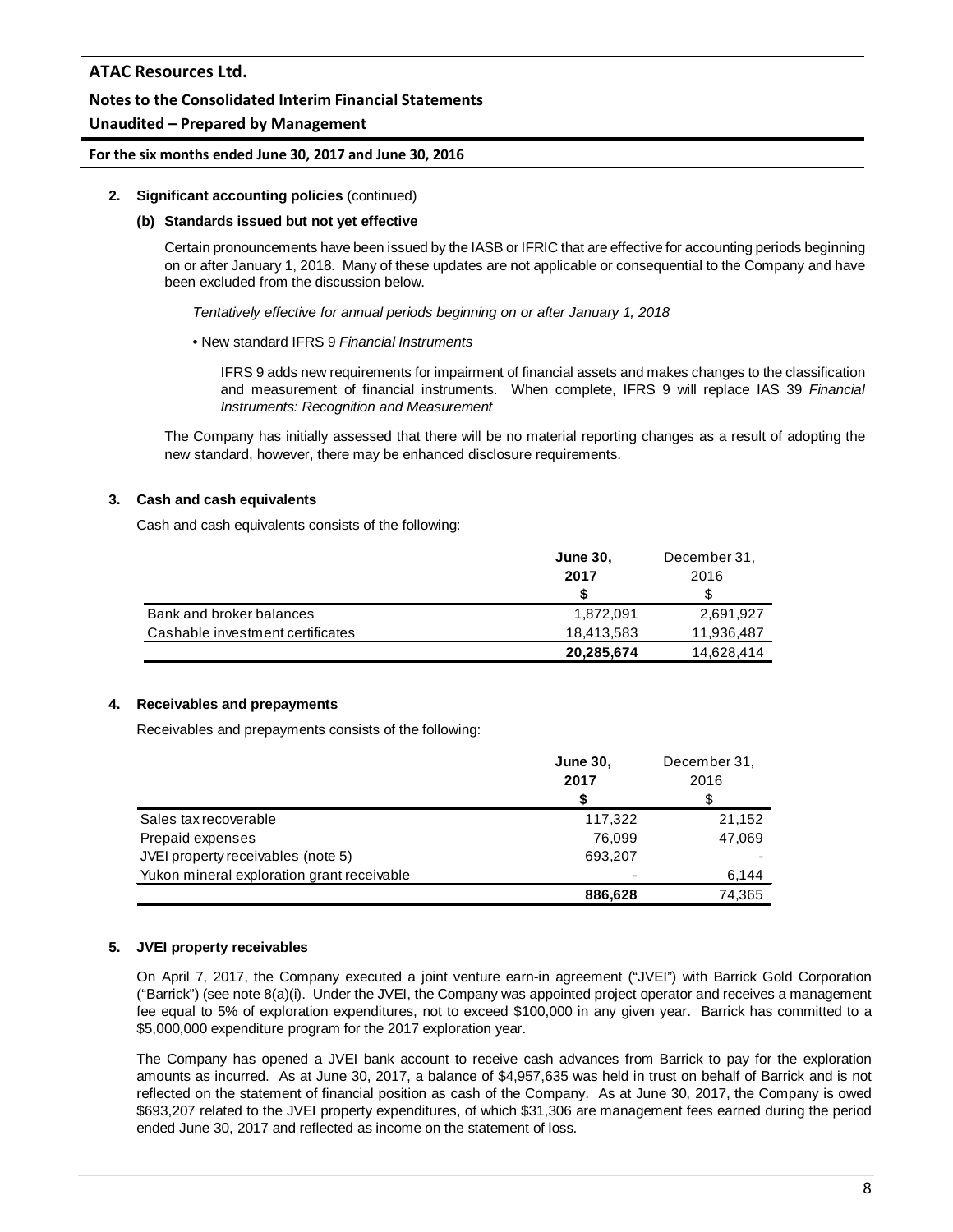# **Unaudited – Prepared by Management**

**For the six months ended June 30, 2017 and June 30, 2016**

### **6. Marketable securities**

Marketable securities consist of various common shares received on the option of mineral property interests as follows:

|                                        | <b>Shares with</b><br>an active<br>market | <b>Shares without</b><br>an active<br>market | <b>Warrants</b> | <b>Total</b> | <b>Total</b><br>gain |
|----------------------------------------|-------------------------------------------|----------------------------------------------|-----------------|--------------|----------------------|
|                                        | \$                                        | \$                                           | \$              | \$           | \$                   |
| <b>Cost</b>                            |                                           |                                              |                 |              |                      |
| January 1, 2016<br>Additions/disposals | 491,834                                   | 10,000                                       |                 | 501,834      |                      |
| June 30, 2016                          | 491,834                                   | 10,000                                       |                 | 501,834      |                      |
| Fair value                             |                                           |                                              |                 |              |                      |
| January 1, 2016                        | 59,302                                    |                                              |                 | 59,303       |                      |
| Unrealized gain                        | 51,187                                    |                                              |                 | 51,187       | 51,187               |
| June 30, 2016                          | 110,489                                   |                                              |                 | 110,490      | 51,187               |
| Cost                                   |                                           |                                              |                 |              |                      |
| January 1, 2017                        | 1,691,834                                 | 10,000                                       | 475,000         | 2,176,834    |                      |
| Additions/disposals                    |                                           |                                              |                 |              |                      |
| June 30, 2017                          | 1,691,834                                 | 10,000                                       | 475,000         | 2,176,834    |                      |
| Fair value                             |                                           |                                              |                 |              |                      |
| January 1, 2017                        | 1,095,827                                 |                                              | 373,338         | 1,469,166    |                      |
| Unrealized gain                        | 445,845                                   |                                              | 233,318         | 679,163      | 679,163              |
| June 30, 2017                          | 1,541,672                                 | 1                                            | 606,656         | 2,148,329    | 679,163              |

The valuation of the shares with an active market has been determined in whole by reference to the bid price of the shares on the TSX-V or Toronto Stock Exchange ("TSX") at each period end date.

The shares without an active market are private company shares received as payment on optioned mineral property interests. The shares were written-down in 2008 to a carrying value of \$1, as no active market existed or exists, and no value can be determined.

## **7. Subsidiary information**

On July 14, 2010 two wholly-owned subsidiary companies, 0885802 B.C. Ltd. and 0885794 B.C. Ltd. were incorporated under the laws of the Province of British Columbia, Canada to facilitate the possible transfer to them of certain of the Company's mineral property interests. From incorporation to June 30, 2017, neither of the subsidiaries have had any transactions other than to issue nominal \$1 share capital to the Company.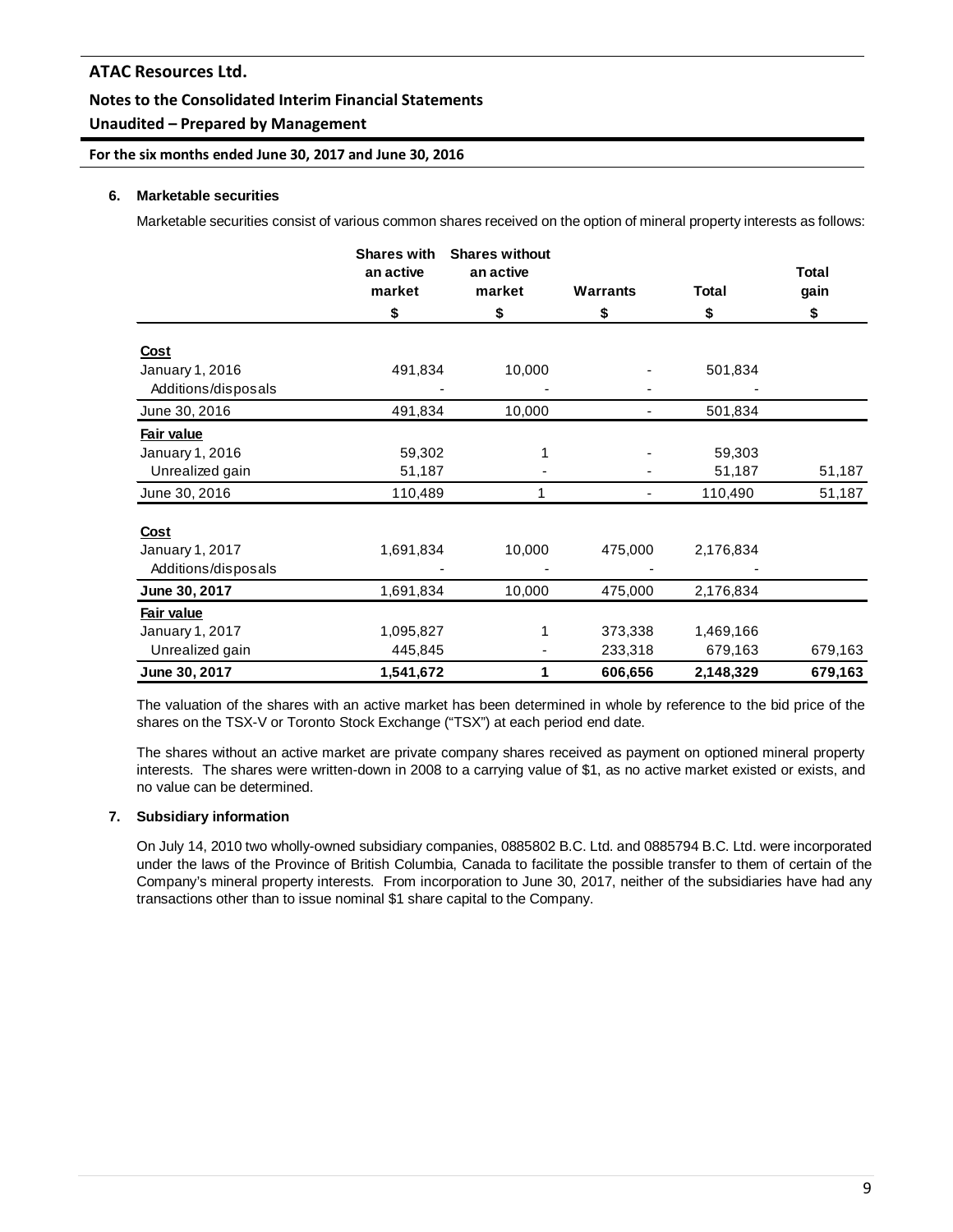# **Unaudited – Prepared by Management**

**For the six months ended June 30, 2017 and June 30, 2016**

### **8. Mineral property interests**

The Company's mineral property interests consist of various exploration stage properties located in the Yukon Territory, Canada. The properties have been grouped into those which are wholly-owned and those which are royalty or other interests. Properties which are in close proximity and could be developed as a single economic unit are grouped into projects.

|                                  | Wholly-    | Other            |            |
|----------------------------------|------------|------------------|------------|
|                                  | owned      | <b>interests</b> | Total      |
|                                  | \$         | \$               | \$         |
| January 1, 2016                  | 93,280,104 |                  | 93,280,105 |
| Acquisitions/staking/assessments | 160,406    |                  | 160,406    |
| Exploration and evaluation       | 1.354.929  | ۰                | 1,354,929  |
| June 30, 2016                    | 94,795,439 |                  | 94,795,440 |
|                                  |            |                  |            |
| January 1, 2017                  | 96,985,836 |                  | 96,985,836 |
| Acquisitions/staking/assessments | 99,835     | ۰                | 99,835     |
| Exploration and evaluation       | 2,568,009  |                  | 2,568,009  |
| June 30, 2017                    | 99,653,680 |                  | 99.653.680 |

Changes in the project carrying amounts for the six months ended June 30, 2016 and June 30, 2017 are summarized as follows:

| Six months ended June 30, 2016  |                          |                                                       |                                               |                               |  |  |
|---------------------------------|--------------------------|-------------------------------------------------------|-----------------------------------------------|-------------------------------|--|--|
|                                 | January 1,<br>2016<br>\$ | <b>Acquisitions</b><br>/staking/<br>assessments<br>\$ | <b>Exploration</b><br>and<br>evaluation<br>\$ | <b>June 30,</b><br>2016<br>\$ |  |  |
| Wholly-owned                    |                          |                                                       |                                               |                               |  |  |
| projects                        |                          |                                                       |                                               |                               |  |  |
| Rackla Gold Property            |                          |                                                       |                                               |                               |  |  |
| - Osiris and Orion projects (1) | 59,519,646               | 158,809                                               | 391,698                                       | 60,070,153                    |  |  |
| - Rau project                   | 33,629,573               |                                                       | 947,116                                       | 34,576,689                    |  |  |
|                                 | 93,149,219               | 158,809                                               | 1,338,814                                     | 94,646,842                    |  |  |
| Connaught                       | 94,980                   |                                                       | 11,289                                        | 106,269                       |  |  |
| <b>Idaho Creek</b>              | 17,280                   | 1,597                                                 | 612                                           | 19,489                        |  |  |
| Panorama                        | 16,110                   |                                                       |                                               | 16,110                        |  |  |
| Rosy                            | 2,515                    |                                                       | 4,214                                         | 6,729                         |  |  |
| Total                           | 93,280,104               | 160,406                                               | 1,354,929                                     | 94,795,439                    |  |  |
| <b>Other interests</b>          |                          |                                                       |                                               |                               |  |  |
| Dawson Gold                     |                          |                                                       |                                               |                               |  |  |
| <b>Total all projects</b>       | 93,280,105               | 160,406                                               | 1,354,929                                     | 94,795,440                    |  |  |

(1) The Nadaleen property has been segregated into the Osiris and Orion projects to facilitate the JVEI as discussed in note 8(a)(i).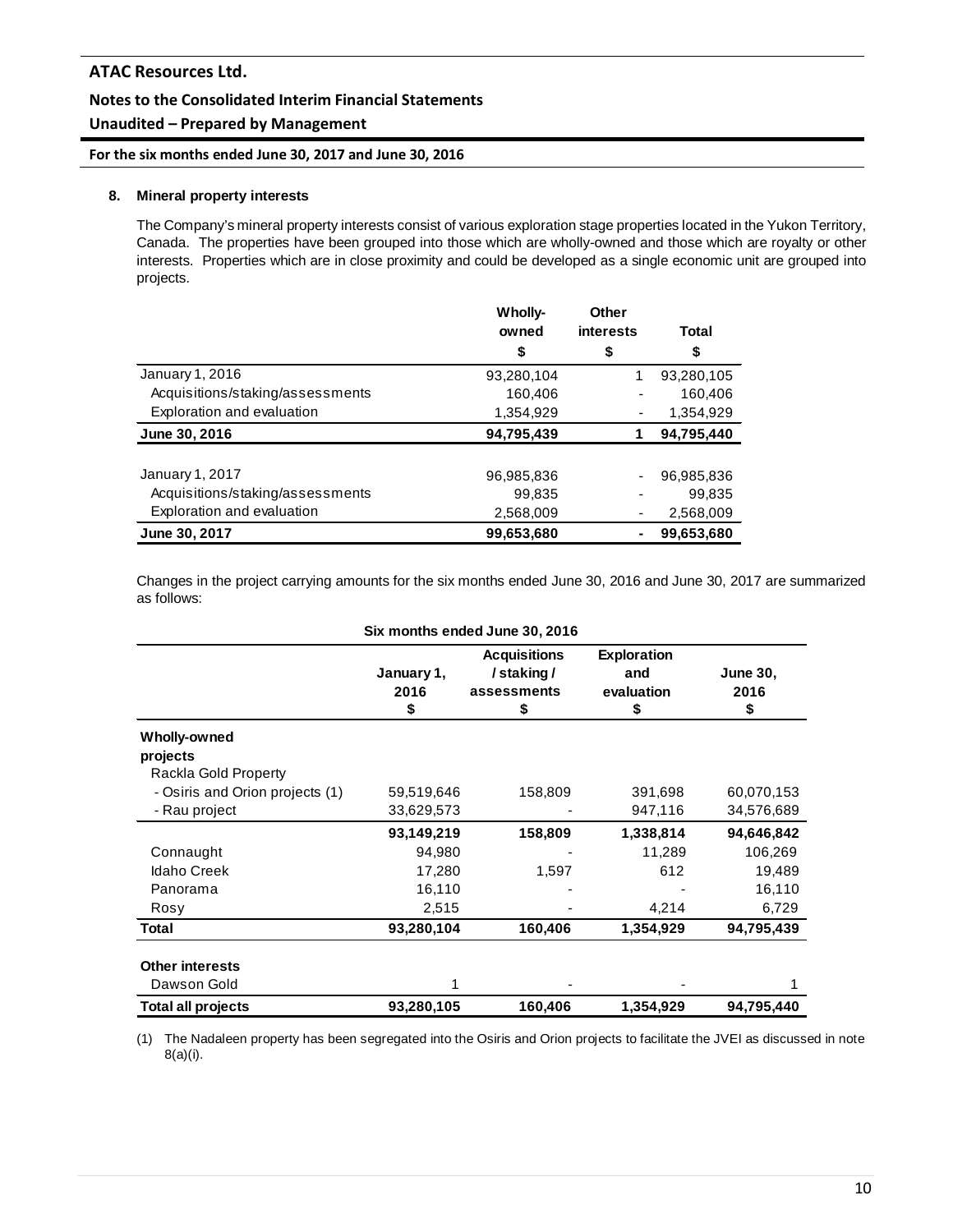# **Unaudited – Prepared by Management**

# **For the six months ended June 30, 2017 and June 30, 2016**

### **8. Mineral property interests** (continued)

Exploration and evaluation expenditures on the projects consisted of the following:

|                                                 | Nadaleen | Rau     | Others  | Total     |
|-------------------------------------------------|----------|---------|---------|-----------|
| Six months ended June 30, 2016                  | \$       | \$      | \$      | \$        |
|                                                 |          |         |         |           |
| Assays                                          | 8.248    | 49,350  | 454     | 58,052    |
| Drilling                                        | 6.935    | 64,283  |         | 71,218    |
| Field                                           | 32,566   | 64.695  | 1.693   | 98.954    |
| Helicopter and fixed wing                       | 85.626   | 171,934 | 4.898   | 262,458   |
| Labour                                          | 130,767  | 321,192 | 13.284  | 465.243   |
| Resource, engineering and environmental studies | 2.388    | 210,555 |         | 212.943   |
| Survey and consulting                           | 101.495  | 32,420  |         | 133.915   |
| Travel and accommodation                        | 23,673   | 32,687  |         | 56,360    |
|                                                 | 391.698  | 947.116 | 20,329  | 1,359,143 |
| Less: Yukon mineral exploration grant           |          |         | (4,214) | (4,214)   |
| <b>Total</b>                                    | 391,698  | 947,116 | 16.115  | 1,354,929 |

**Six months ended June 30, 2017**

|                                                  | January 1,<br>2017<br>\$ | <b>Acquisitions</b><br>/staking/<br>assessments<br>\$ | <b>Exploration</b><br>and<br>evaluation<br>\$ | <b>June 30,</b><br>2017<br>\$ |
|--------------------------------------------------|--------------------------|-------------------------------------------------------|-----------------------------------------------|-------------------------------|
| Wholly-owned<br>projects<br>Rackla Gold Property |                          |                                                       |                                               |                               |
| - Osiris and Orion projects                      | 61,843,223               | 61,823                                                | 2,309,243                                     | 64,214,289                    |
| - Rau project                                    | 34,927,893               |                                                       | 177,098                                       | 35,104,991                    |
|                                                  | 96,771,116               | 61,823                                                | 2,486,341                                     | 99,319,280                    |
| Connaught                                        | 106,269                  | 20,862                                                | 1,374                                         | 128,505                       |
| <b>Idaho Creek</b>                               | 19,490                   |                                                       |                                               | 19,490                        |
| Panorama                                         | 16,110                   |                                                       |                                               | 16,110                        |
| Rosy                                             | 72,851                   | 17,150                                                | 80,294                                        | 170,295                       |
| Total                                            | 96,985,836               | 99,835                                                | 2,568,009                                     | 99.653.680                    |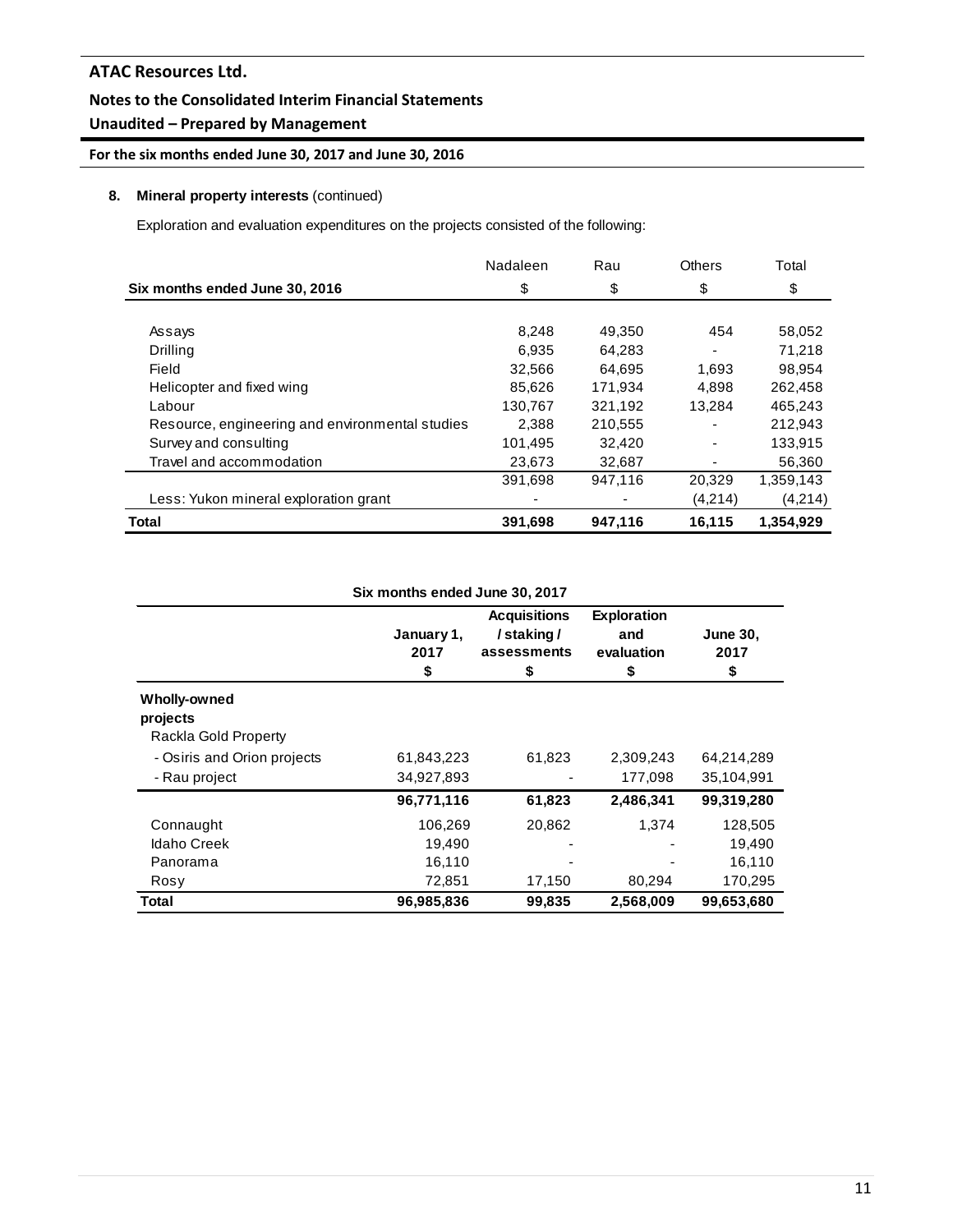# **Unaudited – Prepared by Management**

### **For the six months ended June 30, 2017 and June 30, 2016**

### **8. Mineral property interests** (continued)

Exploration and evaluation expenditures on the projects consisted of the following:

|                                                | <b>Nadaleen</b> | Rau     | <b>Rosy</b>              | <b>Others</b> | <b>Total</b> |
|------------------------------------------------|-----------------|---------|--------------------------|---------------|--------------|
| Six months ended June 30, 2017                 | \$              | \$      | \$                       | \$            | \$           |
|                                                |                 |         |                          |               |              |
| Assays                                         | 8.487           | 4.332   | 100                      | ۰             | 12,919       |
| Drilling                                       | 546,991         | 5,400   | $\overline{\phantom{0}}$ | ٠             | 552,391      |
| Field                                          | 238,956         | 9.306   | 8.276                    | ۰.            | 256,538      |
| Helicopter and fixed wing                      | 524,698         | 32,886  | 15,756                   |               | 573,340      |
| Labour                                         | 671,476         | 97,069  | 51,211                   | 1.374         | 821,130      |
| Resource, engineering and enviromental studies |                 | 3,123   | $\overline{\phantom{0}}$ |               | 3,123        |
| Surveys and consulting                         | 166,612         | 9.890   | 1,160                    | ۰             | 177,662      |
| Travel and accommodation                       | 152,023         | 15,092  | 3,791                    |               | 170,906      |
| Total                                          | 2,309,243       | 177.098 | 80.294                   | 1.374         | 2,568,009    |

### **(a) Wholly-owned projects**

The Company's wholly owned projects are comprised of the rights to explore various mineral claims located in the Yukon Territory, which are at various stages of exploration. They are not subject to any option or sale agreements, except as noted below.

### **(i) Rackla Gold property**

The Rackla Gold property consists of a 100% interest in the various mineral properties located in the Mayo Mining District, Yukon Territory. Cash and common shares totaling \$165,600 have been received under previous Rackla Gold property option agreements.

The Rackla Gold property has been divided into three separate projects. They are comprised of the Rau project, which hosts the Tiger Gold deposit, and the Osiris and Orion projects, which were previously described as the Nadaleen property.

The Osiris project hosts Carlin-type gold mineralization and will continue to be explored by the Company.

The Orion project is subject to a JVEI, which was executed on April 7, 2017 with Barrick. Under the JVEI, Barrick may acquire a 70% interest in the Company's Orion project, which forms the central part of the Company's Rackla Gold Property, for an aggregate of \$55,000,000 in exploration expenditures.

For a 60% interest, the following exploration expenditures are required:

- \$10,000,000 on or before December 31, 2019 (guaranteed amount);
- \$10,000,000 on or before December 31, 2020; and
- \$15,000,000 on or before December 31, 2021

Barrick has committed to a \$5,000,000 exploration program for the 2017 exploration year.

If Barrick withdraws from the JVEI at any time after incurring the guaranteed \$10,000,000 in exploration expenditures, but prior to incurring an aggregate of \$35,000,000, Barrick will not acquire any interest in the project. If Barrick completes \$35,000,000 in exploration expenditures, the Company will establish a joint venture with Barrick, with interests of 40% and 60%, respectively.

Barrick is entitled to acquire an additional 10% interest by incurring additional exploration expenditures of \$20,000,000 on or before December 31, 2026, for an aggregate interest of 70%.

If Barrick does not exercise its right to acquire the additional 10% interest, the Company will have the right to purchase a 10.1% interest from Barrick, giving the Company a 50.1% interest and Barrick a 49.9% interest.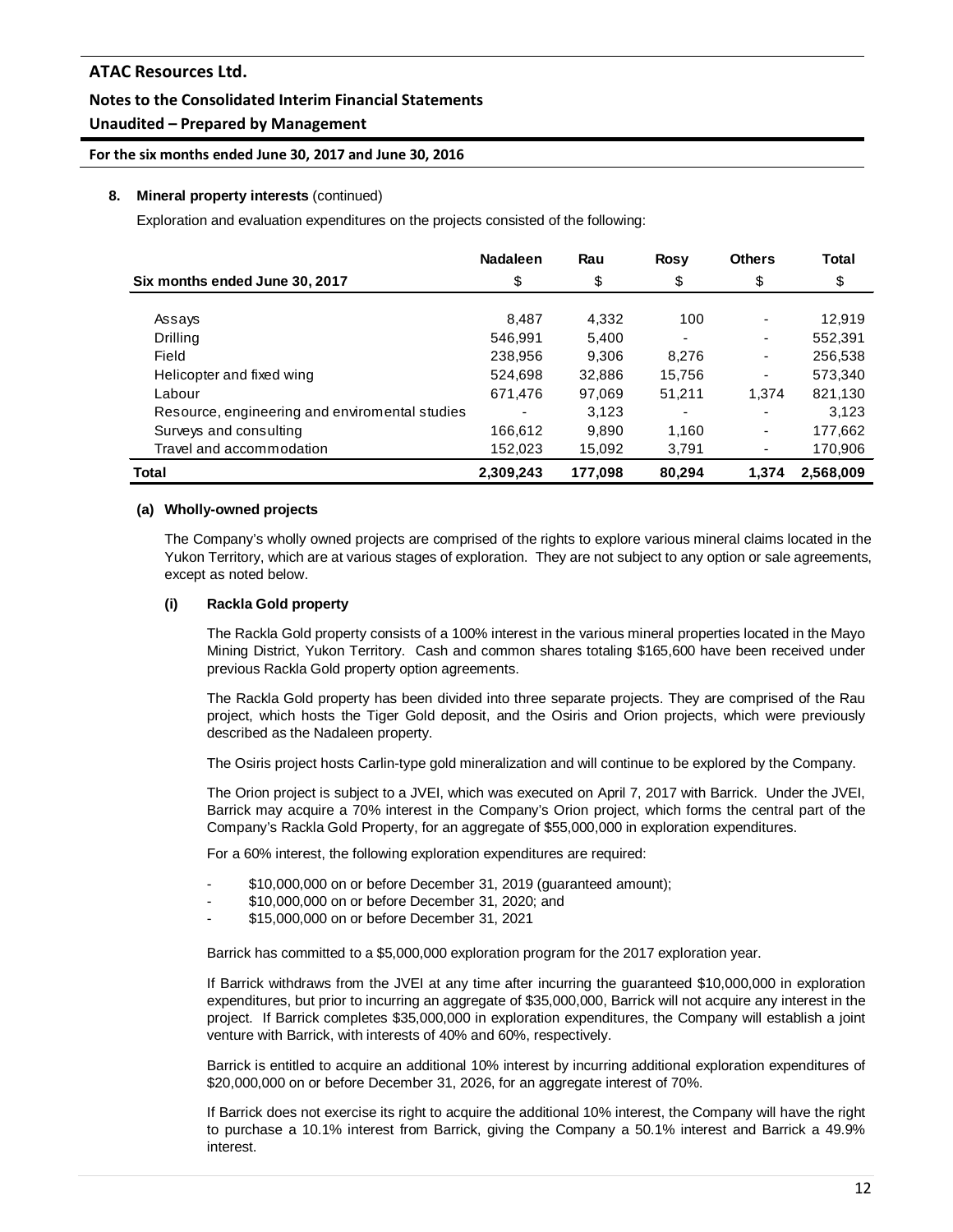## **Notes to the Consolidated Interim Financial Statements**

## **Unaudited – Prepared by Management**

### **For the six months ended June 30, 2017 and June 30, 2016**

### **8. Mineral property interests** (continued)

### **(a) Wholly-owned projects** (continued)

### **(i) Rackla Gold property** (continued)

If either of the Company's or Barrick's joint venture interest is reduced to 10% or less, that party's interest in the Orion project will convert to a sliding-scale net smelter return royalty on gold.

The purchase of Rod and the Scarg claims, that were being conditionally acquired in contemplation of them being included in the Orion project, has been cancelled and the Company has recovered its staking costs of \$63,376.

See note 10 for details of a private placement with Barrick, which formed an integral part of the JVEI.

### **(ii) Connaught project**

The Connaught project consists of a 100% interest in the CN, NC and OM mineral claims located in the Dawson Mining District, Yukon Territory.

Cash and common shares totaling \$252,500 were received in 2009 for a 50% sale of the project, which was repurchased in 2012 by issuing common shares having a value of \$182,250.

### **(iii) Idaho Creek project**

The Idaho Creek project consists of a 100% interest in the Idaho mineral claims located in the Whitehorse Mining District, Yukon Territory.

Cash and common shares totaling \$269,413 have been received under previous option agreements.

### **(iv) Panorama project**

The Panorama project consists of a 100% interest in the Aussie mineral claims located in the Dawson Mining District, Yukon Territory. The claims are subject to a 3% net smelter return royalty ("NSR") on all commercial production from the claims.

Cash and common shares totaling \$328,400 have been received under previous option agreements.

### **(v) Rosy project**

The Rosy project consists of a 100% interest in the Rosy and Sam mineral claims located in the Whitehorse Mining District, Yukon Territory.

Cash and common shares totaling \$167,000 have been received under previous option agreements.

### **(b) Royalty interests**

The Company has a 1% NSR on the Golden Revenue, Nitro, Seymour and Dawson Gold properties located in the Dawson and Whitehorse Mining District, Yukon Territory.

### **9. Reclamation deposit**

The reclamation deposit is comprised of a cashable guaranteed investment certificate with a one year term. It is pledged to the Yukon Government to ensure specified properties are properly restored after exploration. Management has determined that the Company has no material reclamation work related to the properties requiring the deposit.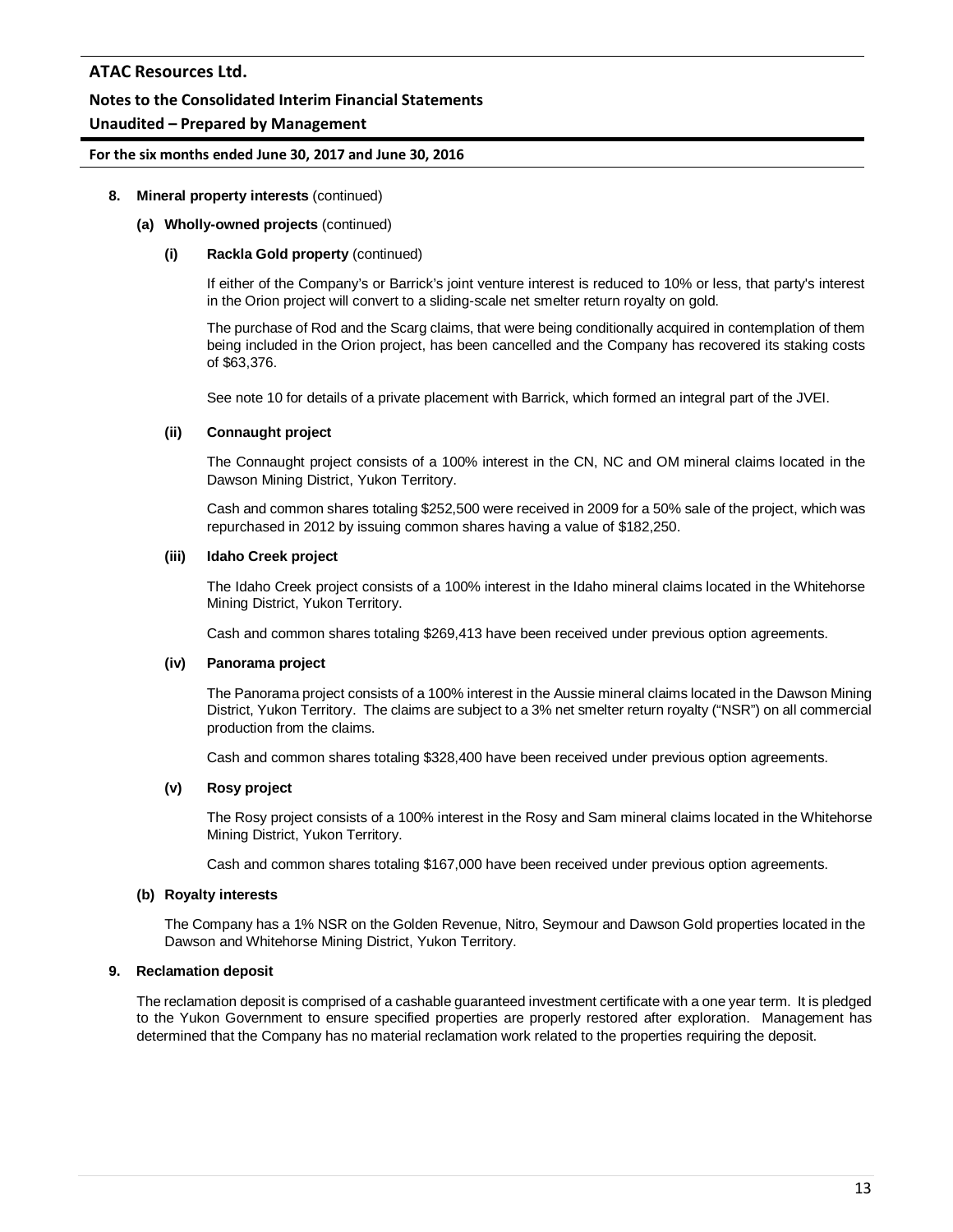## **10. Share capital**

The authorized share capital of the Company consists of unlimited common shares without par value, and unlimited Class "A" preferred shares with a par value of \$1.00 each. All issued shares are fully paid.

### **Transaction for the issue of share capital during six months ended June 30, 2017:**

- **(a)** The Company issued 75,000 common shares on the exercise of options for proceeds of \$23,250. In addition, \$14,172 representing the fair value of the options on initial vesting was re-allocated from contributed surplus to share capital.
- **(b)** On May 3, 2017, the Company completed a flow-through private placement consisting of the issue of 16,684,800 flow-through common shares at a price of \$0.50 each for gross proceeds of \$8,342,400. The flow-through shares formed part of a tax-assisted structured transaction, with Barrick becoming the ultimate owner. This increased Barrick's shareholdings in the Company to approximately 19.9% from 9.2%, and Barrick was given the right to maintain its 19.9% interest by participating pro-rata in any future equity financings by the Company. The flowthrough funds will be spent on properties other than the Orion project (see note 16).

No finder's fees were paid in respect of the placement. Legal and filing fees amounted to \$41,592 and have been recorded as a share issue cost and deducted from share capital net of deferred income tax benefits of \$10,814.

### **Transactions for the issue of share capital during the six months ended June 30, 2016:**

On April 22, 2016, the Company completed a flow-through private placement consisting of the issue of 5,000,000 common shares at a price of \$0.65 each for gross proceeds of \$3,250,000. The flow-through shares were issued at a premium to the trading value of the Company's common shares at the date the flow-through was announced, which is a reflection of the value of the income tax write-offs that the Company renounced to the flow-through shareholders. The premium was determined to be \$150,000 and was recorded as a reduction of share capital.

The Underwriters were paid commissions and expenses of \$194,300, and legal and filing fees amounted to \$22,750.

## **Common share rights**

The Company has a "Rights Plan" under which one right is issued for each issued and outstanding common share of the Company. Each right entitles the holder to purchase from the Company one common share at a price equal to onehalf the market price for each common share of the Company, subject to certain anti-dilutive adjustments. The rights are exercisable only if the Company receives an unacceptable take-over bid as defined in the rights agreement. The current Rights Plan was replaced with a new Rights Plan at the May 2017 annual shareholders' meeting and will remain in effect until the annual shareholders' meeting in 2019. As at June 30, 2017, there were 139,581,877 rights outstanding (December 31, 2016 – 122,822,077).

### **Stock options**

The Company has an incentive stock option plan (the "Plan"), under which the maximum number of stock options issued cannot exceed 10% of the Company's currently issued and outstanding common shares. The exercise period for any options granted under the Plan cannot exceed ten years. The exercise price of options granted under the Plan cannot be less than the "discounted market price" of the common shares (defined as the last closing market price of the Company's common shares immediately preceding the issuance of a news release announcing the granting of the options, less a discount of from 15% to 25%), unless otherwise agreed to by the Company and accepted by the TSX-V.

A participant who is not a consultant conducting investor relations activities, who is granted an option under the plan with exercise prices at or above "Market Price" will have their options vest immediately, unless otherwise determined by the Board of Directors. A participant who is granted an option under the plan with exercise prices below "Market Price" will become vested with the right to exercise one-sixth of the option upon conclusion of every three months subsequent to the grant date. A participant who is a consultant conducting investor relations activities who is granted options under the plan will become vested with the right to exercise one-quarter of the options upon conclusion of every three months subsequent to the grant date.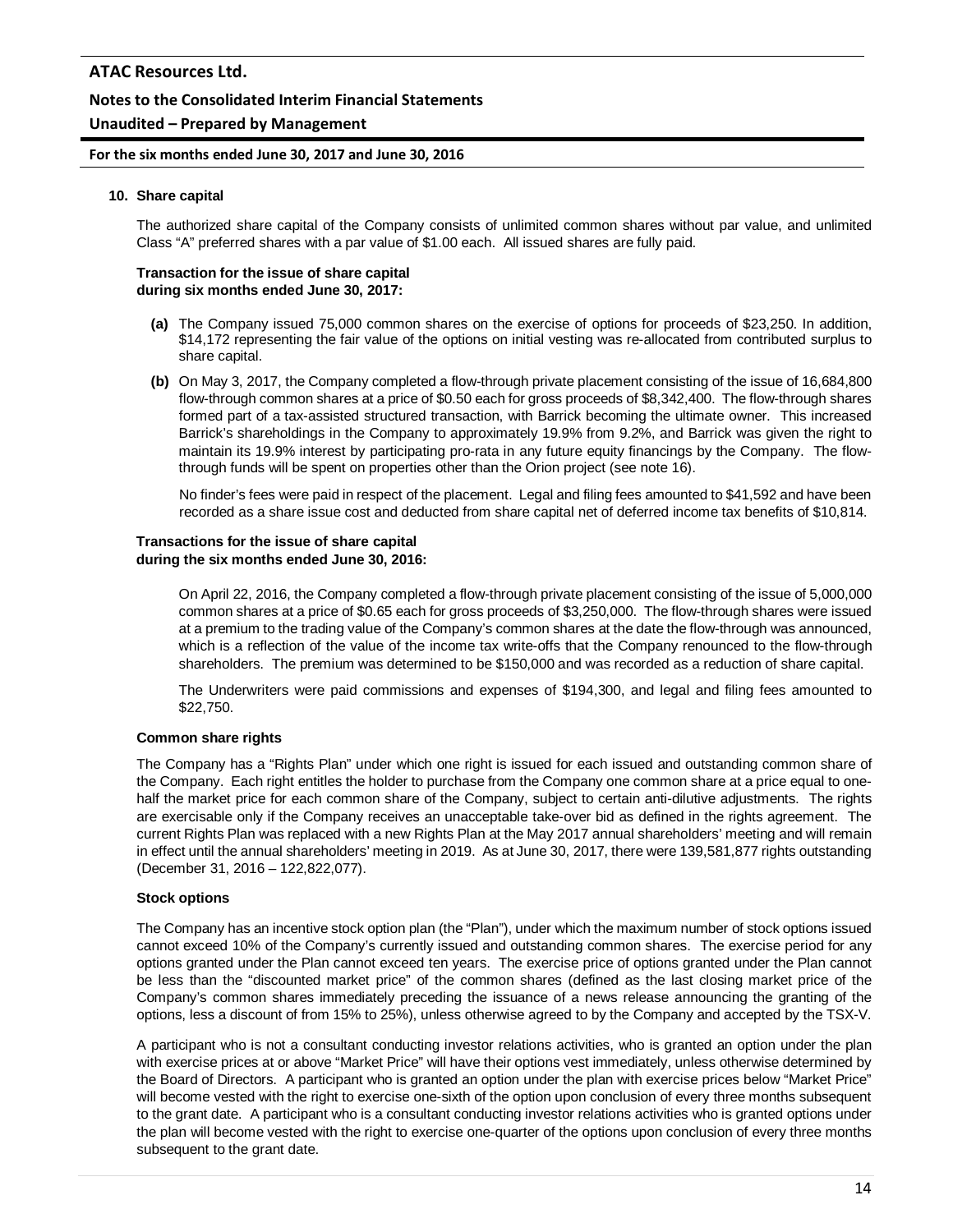# **Unaudited – Prepared by Management**

### **For the six months ended June 30, 2017 and June 30, 2016**

### **10. Share capital** (continued)

### **Stock options** (continued)

A summary of the status of the Company's stock options as at June 30, 2017 and December 31, 2016 and changes during the period and year then ended is as follows:

|                                               | Six months ended<br>June 30, 2017 |                                    |             | Year ended<br>December 31, 2016    |
|-----------------------------------------------|-----------------------------------|------------------------------------|-------------|------------------------------------|
|                                               | Options                           | Weighted average<br>exercise price | Options     | Weighted average<br>exercise price |
|                                               | #                                 | \$                                 | #           | \$                                 |
| Options outstanding, beginning of period/year | 8,500,000                         | 0.85                               | 9,197,000   | 1.62                               |
| Granted                                       | 3,115,000                         | 0.55                               | 2,720,000   | 0.35                               |
| Exercised                                     | (75,000)                          | 0.31                               | (27,500)    | 0.31                               |
| Expired/cancelled                             | (90,000)                          | 0.87                               | (3,389,500) | 2.54                               |
| Options outstanding, end of period/year       | 11,450,000                        | 0.77                               | 8,500,000   | 0.85                               |

As at June 30, 2017, the Company has stock options outstanding and exercisable as follows:

| Options<br>outstanding | Options<br>exercisable | Exercise<br>price | Expiry date      |
|------------------------|------------------------|-------------------|------------------|
| #                      | #                      | \$                |                  |
| 1,830,000              | 1,830,000              | 1.80              | January 29, 2018 |
| 2,155,000              | 2,155,000              | 0.75              | February 3, 2019 |
| 1,760,000              | 1,760,000              | 0.75              | January 23, 2020 |
| 2,340,000              | 2,340,000              | 0.31              | January 21, 2021 |
| 250,000                | 250,000                | 0.76              | June 7, 2021     |
| 3,115,000              |                        | 0.55              | May 26, 2022     |
| 11,450,000             | 8,335,000              |                   |                  |

The following table summarizes information about the stock options outstanding at June 30, 2017:

| Range of      |            | Weighted average | Weighted average |
|---------------|------------|------------------|------------------|
| prices        | Options    | remaining life   | exercise price   |
| \$            | #          | years            |                  |
| $0.31 - 0.55$ | 5,455,000  | 4.33             | 0.45             |
| $0.75 - 0.76$ | 4,165,000  | 2.15             | 0.75             |
| 1.80          | 1,830,000  | 0.58             | 1.80             |
|               | 11,450,000 | 2.94             | 0.77             |

During the six months ended June 30, 2017, 3,115,000 stock options (2016 – 2,720,000) were granted to Officers, Directors, related company employees and consultants. The Company has recorded the fair value of all options granted during the periods using the Black-Scholes option pricing model. Share-based payment costs were calculated using the following weighted average assumptions: expected life of options - five years (2016 - five years), stock price volatility -71.49% (2016 – 75.89%), no dividend yield (2016 - nil), and a risk-free interest rate yield – 0.94% (2015 - 0.79%). The fair value is particularly impacted by the Company's stock price volatility, determined using data from the previous five years.

The total share-based payment expense for the six months ended June 30, 2017 was \$52,763 (2016 - \$292,834), which is presented as an operating expense, and includes only options that vested during the periods.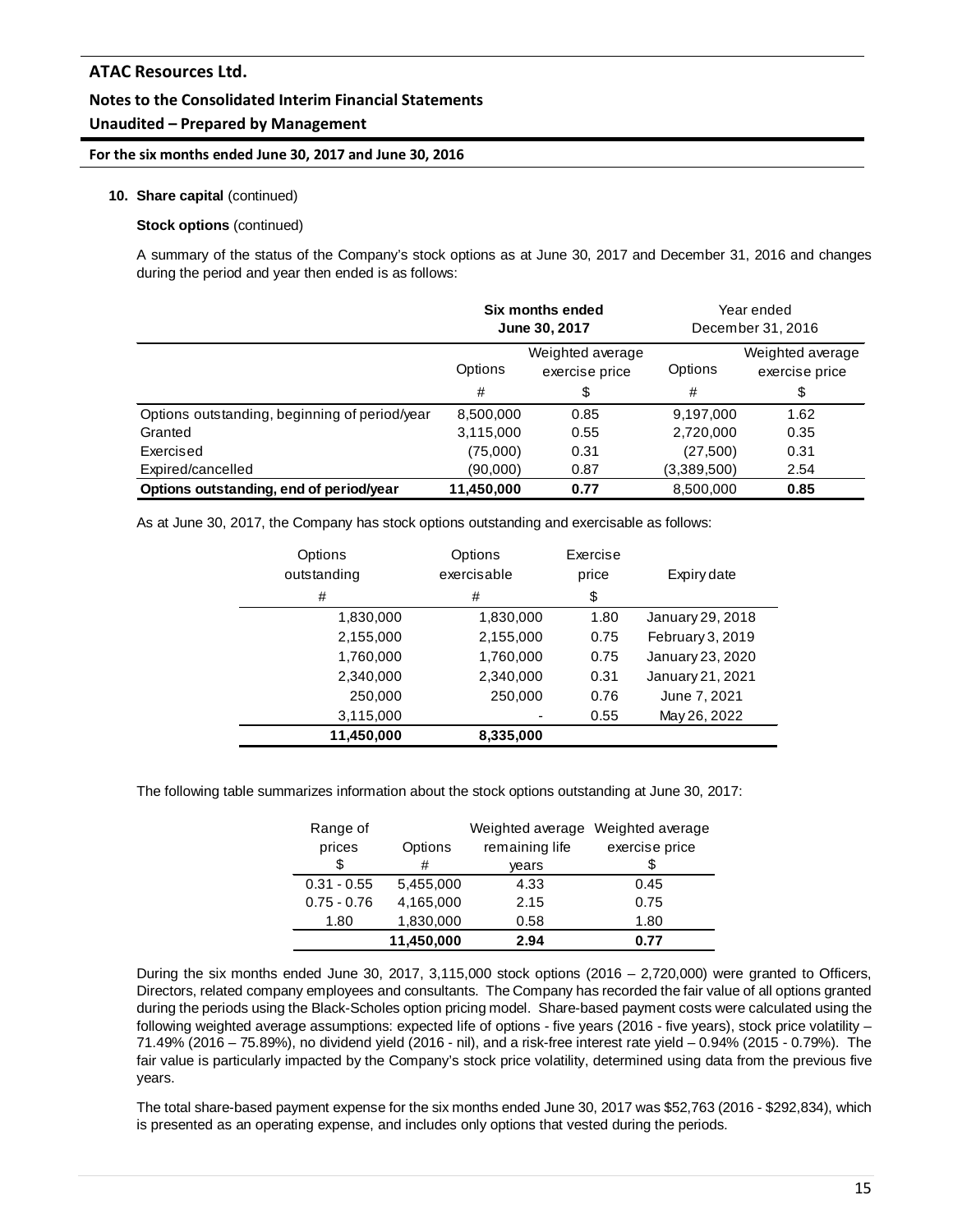### **10. Share capital** (continued)

### **Stock options** (continued)

No stock options expired during the six months ended June 30, 2017. During the six months ended June 30, 2016, 1,185,000 options exercisable at \$1.80 per option expired unexercised. As a result, the original stock based compensation of \$6,987,325 was reversed from contributed surplus and credited to deficit.

During the six months ended June 30, 2017, 90,000 stock options (2016 – 2,177,000), were cancelled. As a result, the original stock based compensation of \$51,126 (2016 - \$4,338,600) has been reversed from contributed surplus and credited to deficit.

### **Warrants**

As an incentive to complete private placements the Company may issue units which include common shares and common share purchase warrants. Using the residual value method, the Company determines whether a value should be allocated to the warrants attached to the units sold in completed private placements.

During the six months ended June 30, 2017 and 2016 and as at June 30, 2017 and December 31, 2016, there were no warrants issued or outstanding.

### **Contributed surplus**

Contributed surplus includes the accumulated fair value of stock options recognized as share-based payments and the fair value of finders' warrants issued on private placements. Contributed surplus is increased by the fair value of these items on vesting and is reduced by corresponding amounts when the options or warrants expire, or are exercised or cancelled.

#### **11. Loss per share**

The calculation of basic and diluted loss per share for the six months ended June 30, 2017 was based on the loss of \$394,648 (2016 – \$702,406) and a weighted average number of common shares outstanding of 125,619,544 (2016 – 119,461,244).

All stock options were excluded from the diluted weighted average number of shares calculation, as their effect would have been anti-dilutive.

#### **12. Related party payables and transactions**

A number of key management personnel and Directors hold positions in other entities that result in them having control or significant influence over the financial or operating policies of those entities. There were no loans to key management personnel or Directors, or entities over which they have control or significant influence during the six months ended June 30, 2017 or June 30, 2016.

Graham Downs, the Company's CEO receives a salary of \$18,750 per month and incentive stock options. All other key management personnel and Directors receive no salaries, non-cash benefits (other than incentive stock options), or other remuneration directly from the Company, other than noted below, and there are no employment contracts with them that cannot be terminated without penalty on thirty days advance notice. Key management personnel and Directors participate in the Company's stock option plan.

During the six months ended June 30, 2017, 2,200,000 stock options (2016 - 1,650,000) were granted to key management personnel and Directors having a fair value on issue of \$743,983 (2016 - \$380,905). The options granted are exercisable at \$0.55 each until May 26, 2022 and vest over a one year period ending May 26, 2018.

No management personnel or Director stock options were cancelled or surrendered during the six months ended June 30, 2017. During the six months ended June 30, 2016, 1,245,000 management personnel and Director stock options having a fair value on issue of \$2,490,000, were surrendered and cancelled.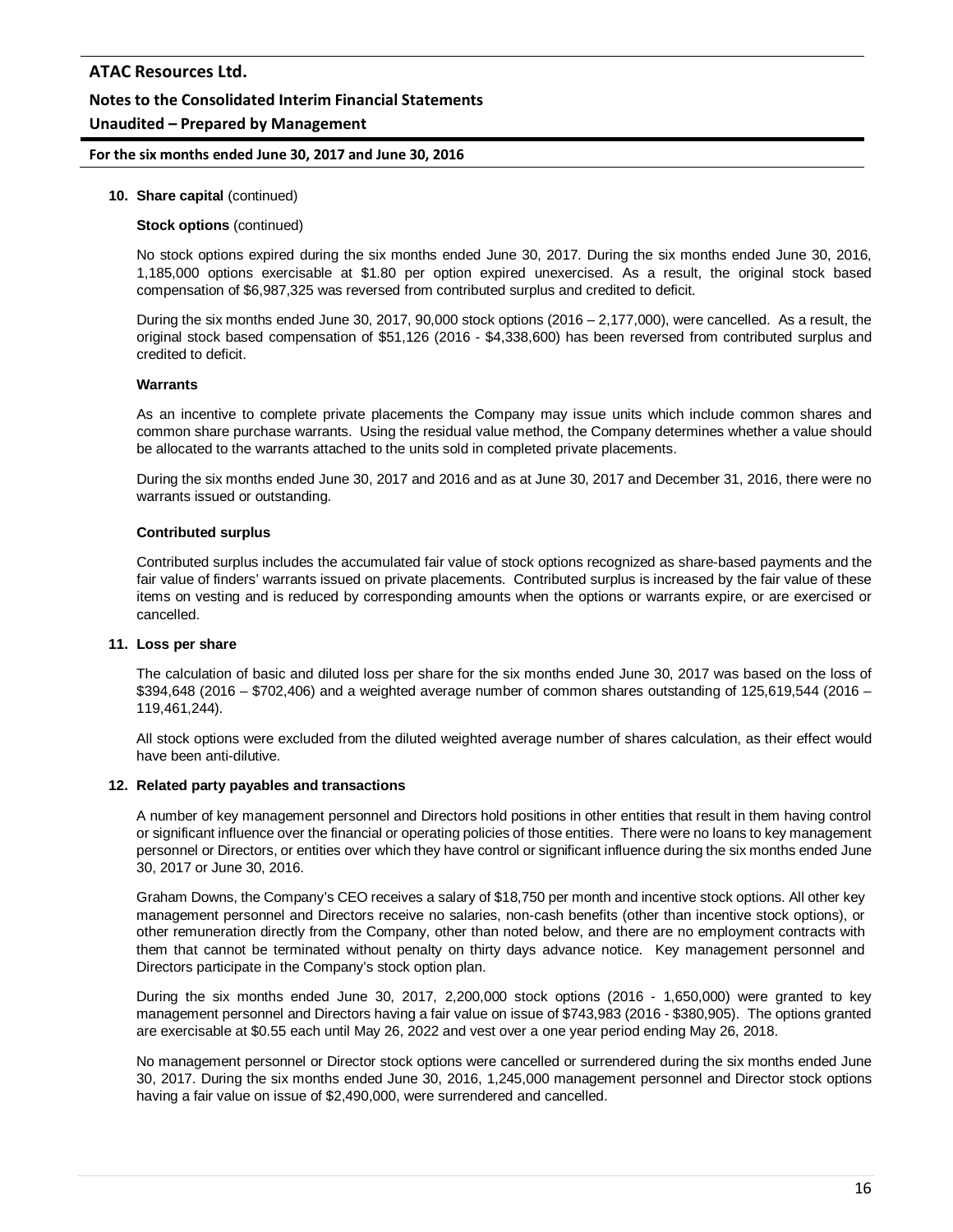#### **12. Related party payables and transactions** (continued)

The Company transacted with the following related parties:

- **(a)** Archer Cathro is a geological consulting firm that is a related party through its management contracts, which confer significant influence over operations. Charges are for property location, acquisition, exploration, management, accounting and office rent and administration. The charges by Archer Cathro include the services of Graham Downs until August 31, 2016. The charges by Archer Cathro also include the services of Julia Lane, who is the Vice President of Exploration, and a minority shareholder of Archer Cathro.
- **(b)** Glenn Yeadon is a Director and the Company's Secretary. He controls Glenn R. Yeadon Personal Law Corporation ("Yeadon Law Corp."), which provides the Company with legal services.
- **(c)** Larry Donaldson is the Company's CFO. He is a partner of Donaldson Grassi, Chartered Professional Accountants, a firm in which he has significant influence. Donaldson Grassi provides the Company with accounting and tax services.
- **(d)** Douglas Goss is a Director and the Company's Chairman of the Board. He controls Douglas O. Goss Professional Corporation ("D. Goss Corporation"), which provides consulting services to the Company.
- **(e)** Ian Talbot is the Company's COO. He provides the Company with management services.
- **(f)** Robert Carne is a Company Director. He controls Carvest Holdings Ltd. ("Carvest"), which provides geological consulting services to the Company.
- **(g)** Graham Downs is the Company's President and CEO. Effective August 31, 2016, he is paid a monthly salary and benefits for his services.
- **(h)** Bruce Kenway is a Company Director. He is a partner in Kenway Mack Slusarchuk Stewart LLP ("Kenway Mack"). Effective April 1, 2017, he is being compensated for his monthly advisory services as Chairman of the Audit Committee. The services are being rendered through Kenway Mack.

The aggregate value of transactions and outstanding balances with key management personnel and Directors and entities over which they have control or significant influence were as follows:

|                                     | <b>Transactions</b><br>6 months ended 6 months ended<br><b>June 30.</b><br>2017 | Transactions<br>June 30,<br>2016 | <b>Balance</b><br>outstanding<br><b>June 30.</b><br>2017 | <b>Balance</b><br>outstanding<br>December 31,<br>2016 |
|-------------------------------------|---------------------------------------------------------------------------------|----------------------------------|----------------------------------------------------------|-------------------------------------------------------|
|                                     | \$                                                                              | \$                               | \$                                                       | \$                                                    |
| Archer, Cathro                      |                                                                                 |                                  |                                                          |                                                       |
| - geological services               | 1,055,467                                                                       | 561,234                          | 1,181,550                                                | 66,103                                                |
| - office and administration         | 94,607                                                                          | 212,108                          | 84,659                                                   | 19,613                                                |
|                                     | 1,150,074                                                                       | 773,342                          | 1,266,209                                                | 85,716                                                |
| Carvest Holdings Ltd. (1)           | 10,270                                                                          | 23,790                           |                                                          |                                                       |
| Yeadon Law Corp.                    | 35,871                                                                          | 39,743                           | 24,098                                                   | 2,767                                                 |
| Donaldson Grassi                    | 32,860                                                                          | 18,650                           | 12,571                                                   | 10,000                                                |
| D. Goss Corporation                 | 21,000                                                                          | 21,000                           |                                                          | 3,675                                                 |
| <b>Graham Downs</b>                 | 116,366                                                                         |                                  |                                                          |                                                       |
| lan Talbot                          | 21,000                                                                          | 21,000                           |                                                          | 2,986                                                 |
| Kenway Mack                         | 3,000                                                                           |                                  | 3,150                                                    |                                                       |
| Helmut Wober - engineering services |                                                                                 | 1,380                            |                                                          |                                                       |
|                                     | 1,390,441                                                                       | 898,905                          | 1,306,028                                                | 105,144                                               |

(1)Transactions for the six months ended June 30, 2017 includes geological services of \$10,270 (2016 - \$21,035) and nil for other services (2016 - \$2,755).

All related party balances are unsecured and are due within thirty days without interest.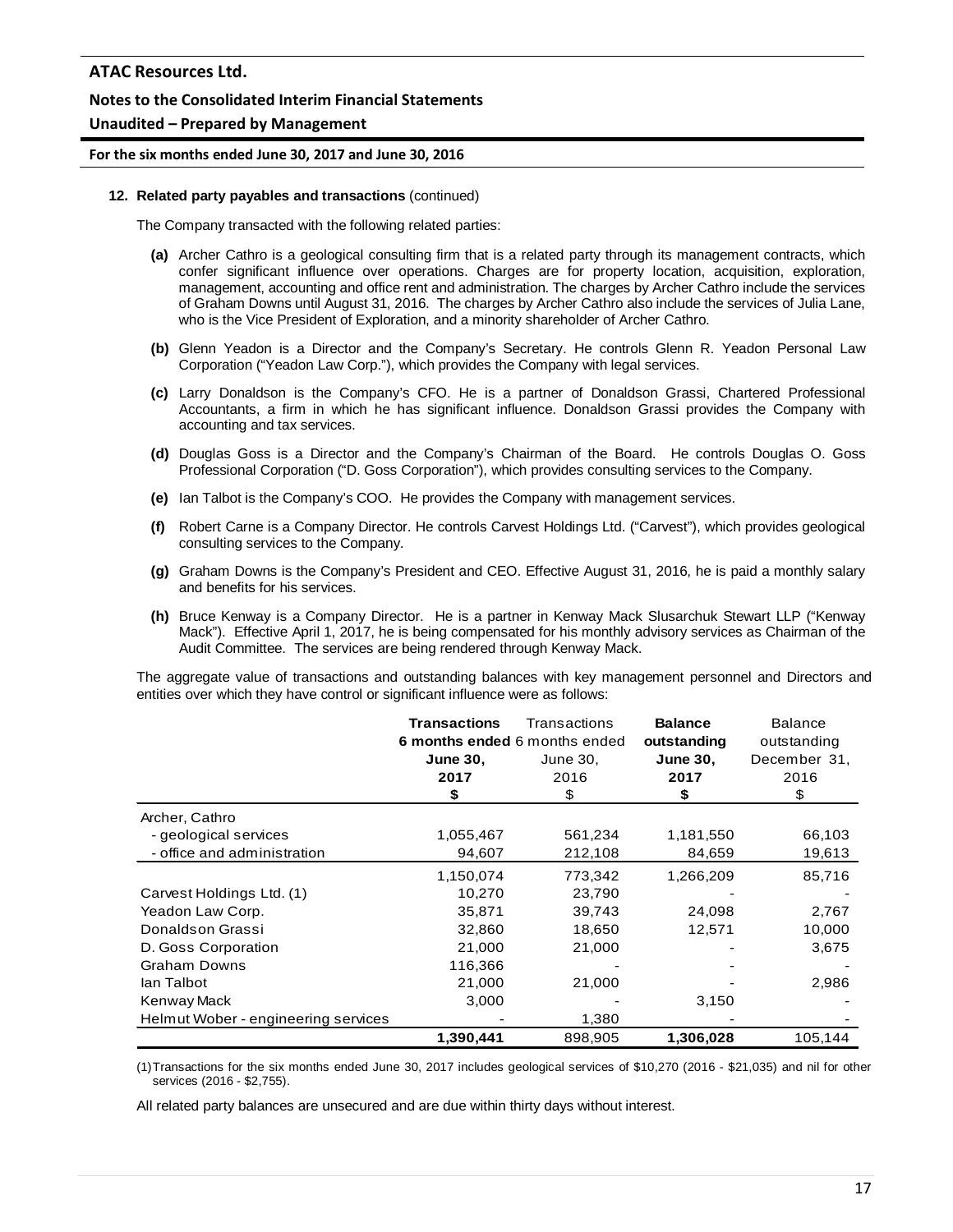## **Notes to the Consolidated Interim Financial Statements**

# **Unaudited – Prepared by Management**

## **For the six months ended June 30, 2017 and June 30, 2016**

### **12. Related party payables and transactions** (continued)

The transactions with the key management personnel and Directors are included in operating expenses as follows:

- **(a)** Accounting, audit and legal
	- Includes the legal services of the Company's Secretary, Glenn Yeadon, charged to the Company by Yeadon Law Corporation.
	- Includes the accounting services of Company's CFO, Larry Donaldson, charged to the Company by Donaldson Grassi.
- **(b)** Consulting fees
	- Includes the consulting fees paid to Director, Douglas Goss, charged to the Company by D. Goss Corporation.
	- Includes the advisory services paid to Director, Bruce Kenway, charged to the Company by Kenway Mack.
- **(c)** Management, administration and corporate development fees
	- Includes the services of Company's COO, Ian Talbot.
	- Includes the administrative services of Director, Robert Carne, charged to the Company by Carvest Holding Ltd. for the six months ended June 30, 2016.
	- Includes charges by Archer Cathro for administrative and investor relations personnel.
- **(d)** Salaries and benefits
	- Includes only the salaries and benefits of the Company's President and CEO, Graham Downs.
- **(e)** Rent
	- Charged by Archer Cathro
- **(f)** Property examination costs
	- Includes charges by Archer Cathro for exploration personnel.

## **13. Income Taxes**

Income tax expense for the six months ended June 30, 2017 and 2016 varies from the amount that would be computed from applying the combined federal and provincial income tax rate to loss before income taxes as follows:

|                                                     | <b>June 30.</b> | June 30,  |
|-----------------------------------------------------|-----------------|-----------|
|                                                     | 2017            | 2016      |
|                                                     | \$              | \$        |
| Income (loss) before income taxes                   | 185,740         | (604,861) |
| Statutory Canadian corporate tax rate               | 26.0%           | 26.0%     |
| Anticipated income tax (expense) recovery           | (48,292)        | 157,264   |
| Change in tax resulting from:                       |                 |           |
| Unrecognized items for tax purposes                 | 74,578          | (69, 482) |
| Tax benefits renounced on flow-through expenditures | (606,674)       | (185,327) |
| Net deferred income tax expense                     | (580,388)       | (97, 545) |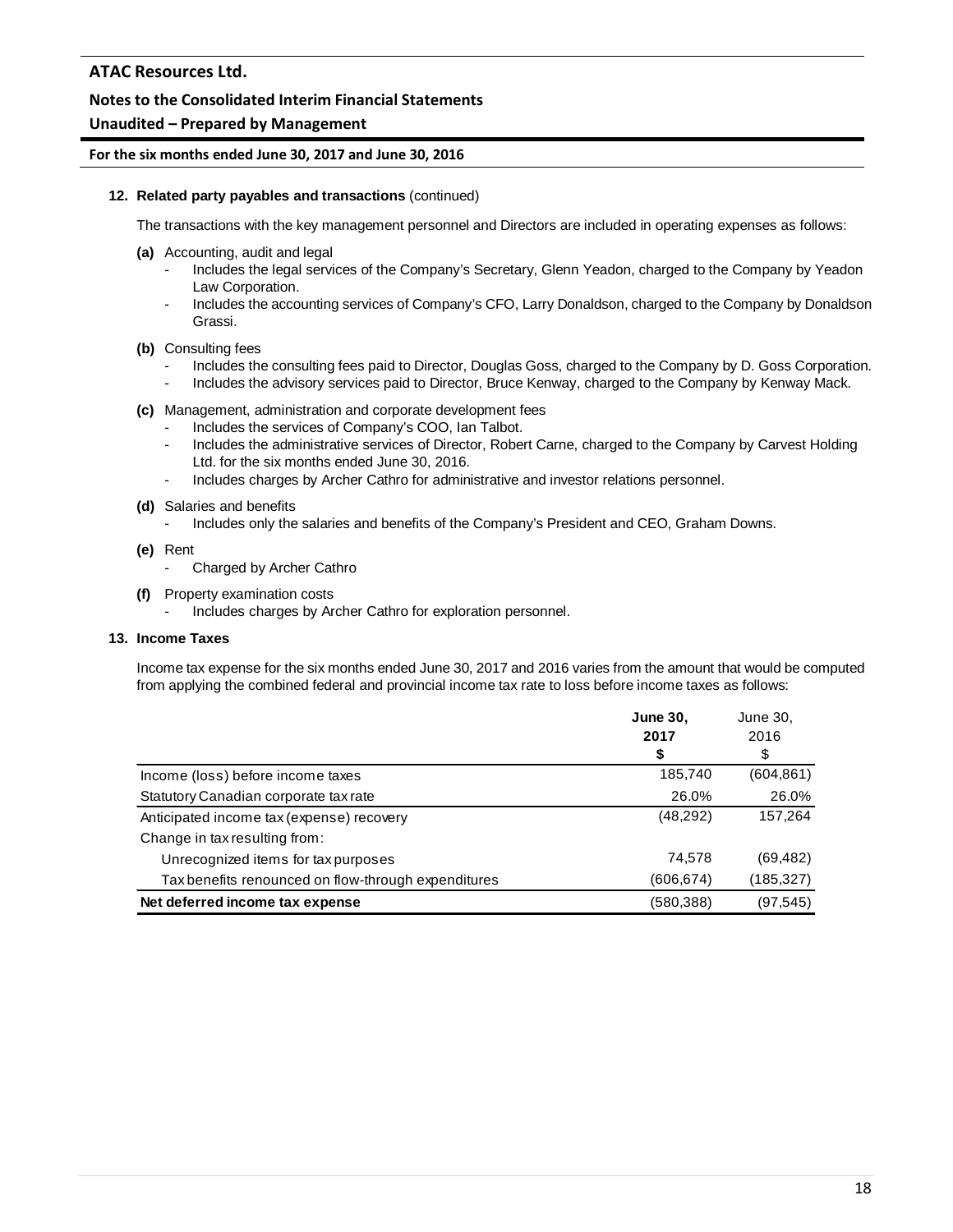## **13. Income Taxes** (continued)

The significant components of the Company's deferred income tax liability are as follows:

|                                            | <b>June 30,</b> | December 31,   |
|--------------------------------------------|-----------------|----------------|
|                                            | 2017            | 2016           |
|                                            | \$              | \$             |
| Unrealized losses on marketable securities | 3.705           | 91,997         |
| Mineral property interests                 | (17,004,268)    | (16, 365, 271) |
| Unclaimed investment tax credits           | 872,395         | 872,395        |
| Non-capital loss carry forwards            | 2,667,572       | 2,529,454      |
| Capital loss carry forwards                | 42.697          | 42.697         |
| Share issue costs                          | 93,937          | 105,735        |
| Net deferred income tax liability          | (13,323,962)    | (12,722,993)   |

As at June 30, 2017 the Company has non-capital loss carry forwards of approximately \$10,260,000 of which \$7,000 will expire in 2028, \$471,000 in 2029, \$1,175,000 in 2030, \$1,666,000 in 2031 and \$6,941,000 thereafter.

As at June 30, 2017 the Company has unused capital losses of \$328,437, which have no expiry date and can only be used to reduce future income from capital gains.

As at June 30, 2017 the Company has unclaimed resource and other deductions in the amount of \$34,252,648 (December 31, 2016 - \$34,042,489), which may be deducted against future taxable income.

As at June 30, 2017 there are share issue costs totaling \$361,295 (December 31, 2016 - \$406,673), which have not been claimed for income tax purposes.

As at June 30, 2017 the Company has unused investment tax credits totaling \$1,178,912, (December 31, 2016 - \$1,178,912), which have not been claimed for income tax purposes. Of the credits \$957,999 will expire in 2032 and \$220,913 in 2033.

Income tax attributes are subject to review, and potential adjustments, by tax authorities.

### **14. Supplemental cash flow information**

Changes in non-cash operating working capital during the six months ended June 30, 2017 and June 30, 2016 were comprised of the following:

|                                          | <b>June 30,</b><br>2017<br>S. | June 30,<br>2016 |
|------------------------------------------|-------------------------------|------------------|
|                                          |                               | S                |
| Receivables and prepayments              | (817, 815)                    | (43, 224)        |
| Accounts payable and accrued liabilities | (47, 940)                     | (39, 364)        |
| Accounts payable to related parties      | 85.438                        | 69.417           |
| Net change                               | (780, 317)                    | (13, 171)        |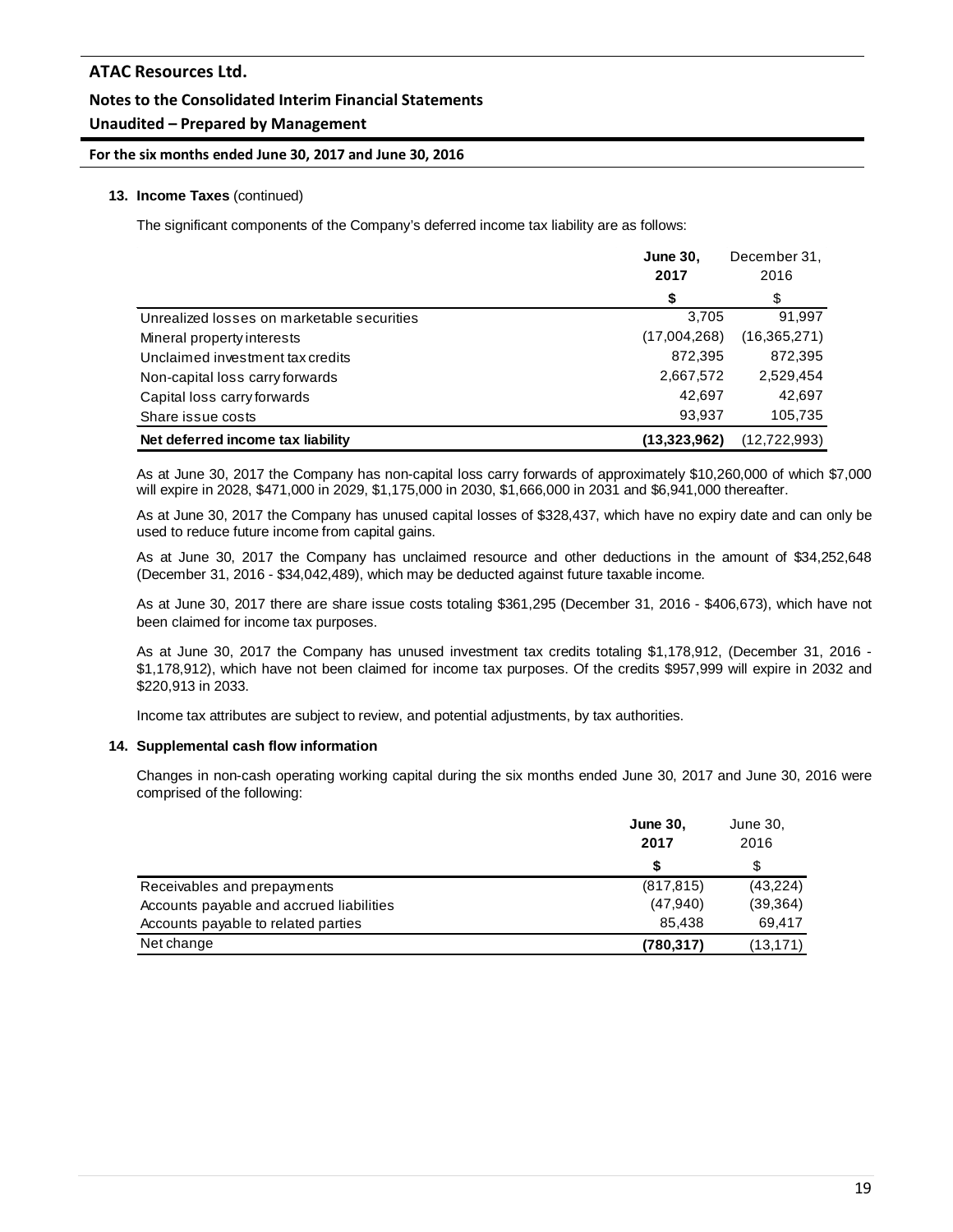## **Unaudited – Prepared by Management**

### **For the six months ended June 30, 2017 and June 30, 2016**

### **14. Supplemental cash flow information** (continued)

The Company incurred non-cash financing and investing activities during the periods ended June 30, 2017 and June 30, 2016 as follows:

|                                                                | <b>June 30.</b><br>2017<br>\$ | June 30,<br>2016<br>\$ |
|----------------------------------------------------------------|-------------------------------|------------------------|
| Non-cash investing activities:                                 |                               |                        |
| Deferred exploration expenditures included in accounts payable |                               |                        |
| and related party payables                                     | 1,565,038                     | 505.227                |
| Deferred exploration expenditures included in Yukon mineral    |                               |                        |
| exploration grant receivable                                   |                               | (4,214)                |
|                                                                | 1,565,038                     | 501.013                |

During the period ended June 30, 2017 and June 30, 2016 no amounts were paid for interest or income tax expenses.

### **15. Financial risk management**

### **Capital management**

The Company is a junior exploration company and considers items included in shareholders' equity as capital. The Company has no debt and does not expect to enter into debt financing. The Company manages its capital structure and makes adjustments to it in light of changes in economic conditions and the risk characteristics of underlying assets. In order to maintain or adjust its capital structure, the Company may issue new shares, purchase shares for cancellation pursuant to normal course issuer bids or make special distributions to shareholders. The Company is not subject to any externally imposed capital requirements and does not presently utilize any quantitative measures to monitor its capital. The Company's capital structure as at June 30, 2017 is comprised of shareholders' equity of \$108,193,385 (December 31, 2016 - \$100,200,398).

The Company currently has no source of revenues. In order to fund future projects and pay for administrative costs, the Company will spend its existing working capital and raise additional funds as needed. The Company's ability to continue as a going concern on a long-term basis and realize its assets and discharge its liabilities in the normal course of business rather than through a process of forced liquidation is primarily dependent upon its ability to sell or option its mineral properties and its ability to borrow or raise additional funds from equity markets.

### **Financial instruments - fair value**

The Company's financial instruments consist of cash and cash equivalents, receivables, marketable securities, accounts payable and accrued liabilities, and accounts payable to related parties.

The carrying value of accounts payable and accrued liabilities and accounts payable to related parties approximated their fair value because of the short-term nature of these instruments.

Financial instruments measured at fair value on the statement of financial position are summarized into the following fair value hierarchy levels:

- Level 1: quoted prices (unadjusted) in active markets for identical assets or liabilities.
- Level 2: inputs other than quoted prices included within Level 1 that are observable for the asset or liability, either directly (i.e. as prices) or indirectly (i.e. derived from prices).
- Level 3: inputs for the asset or liability that are not based on observable market data (unobservable inputs).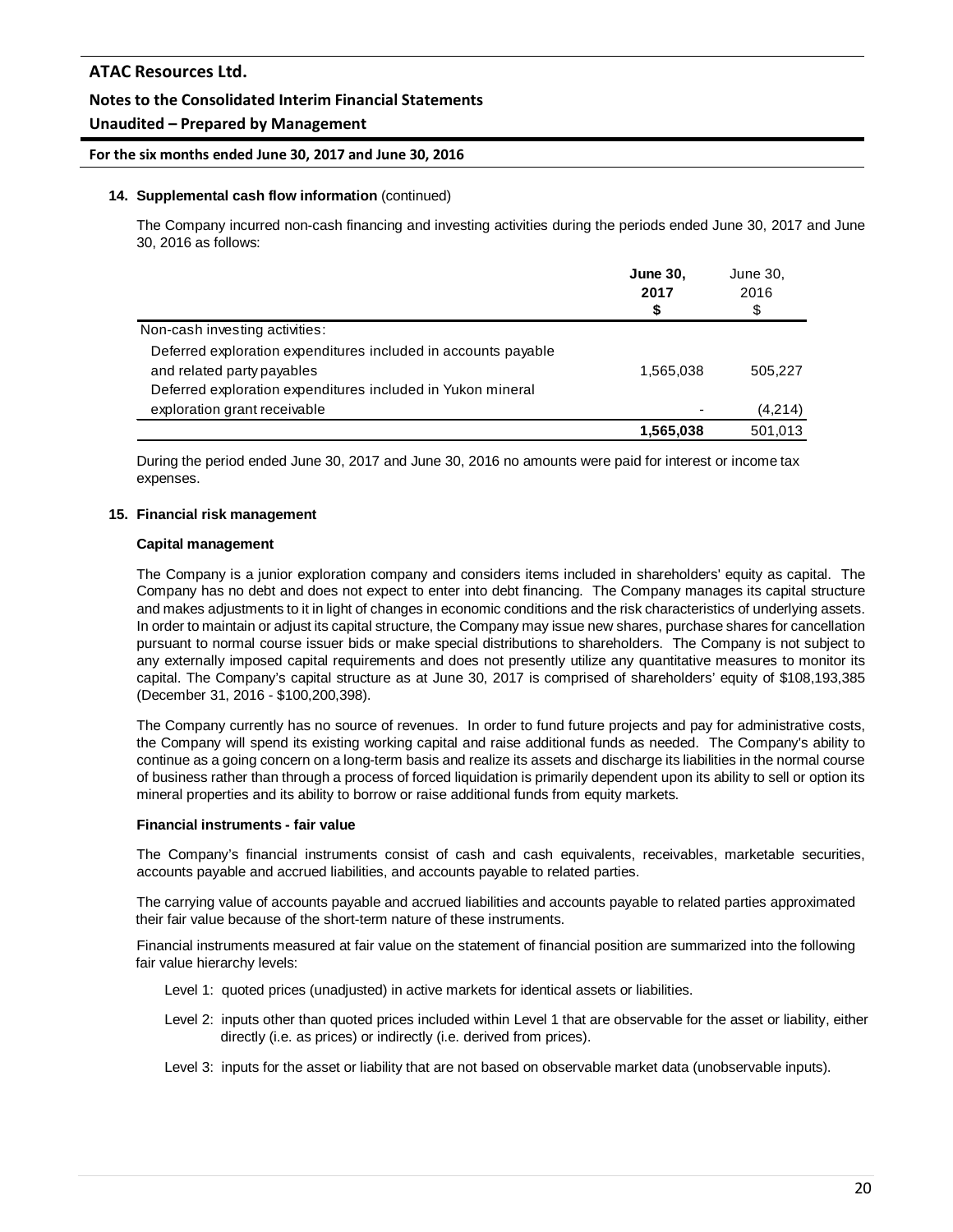# **Unaudited – Prepared by Management**

**For the six months ended June 30, 2017 and June 30, 2016**

### **15. Financial risk management** (continued)

**Financial instruments - fair value** (continued)

|                           | Level 1    | Level 2 | Level 3 | Total      |
|---------------------------|------------|---------|---------|------------|
|                           | \$         | \$      | \$      | \$         |
| June 30, 2017             |            |         |         |            |
| Cash and cash equivalents | 20,285,674 |         |         | 20,285,674 |
| Marketable securities     | 1,541,672  | 606,656 |         | 2,148,329  |
|                           | 21,827,346 | 606,656 |         | 22,434,003 |
| December 31, 2016         |            |         |         |            |
| Cash and cash equivalents | 14,628,414 |         |         | 14,628,414 |
| Marketable securities     | 1,095,827  | 373,338 |         | 1,469,166  |
|                           | 15,724,241 | 373,338 |         | 16,097,580 |

## **Financial instruments- risk**

The Company's financial instruments can be exposed to certain financial risks, including credit risk, interest rate risk, liquidity risk and market and currency risk.

### **(a) Credit risk**

The Company is exposed to credit risk by holding cash and cash equivalents. This risk is minimized by holding the funds in Canadian banks and credit unions or with Canadian governments. The Company has minimal accounts receivable exposure as its refundable credits are due from Canadian Government.

### **(b) Interest rate risk**

The Company is exposed to interest rate risk because of fluctuating interest rates. Fluctuations in market rates do not have a significant impact on the Company's operations due to the short term to maturity and no penalty cashable feature of its cash equivalents. For the six months ended June 30, 2017, every 1% fluctuation in interest rates up or down would have impacted loss for the period, up or down, by approximately \$76,000 (2016 - \$84,000) before income taxes.

## **(c) Liquidity risk**

Liquidity risk is the risk that the Company is unable to meet its financial obligations as they come due. The Company manages this risk by careful management of its working capital to ensure its expenditures will not exceed available resources.

## **(d) Market risk**

The Company is exposed to market risk because of the fluctuating values of its publicly traded marketable securities. The Company has no control over these fluctuations and does not hedge its investments. Based on the June 30, 2017 value of marketable securities every 10% increase or decrease in the share prices of these companies would have impacted loss for the period, up or down, by approximately \$215,000 (2016 - \$11,000) before income taxes.